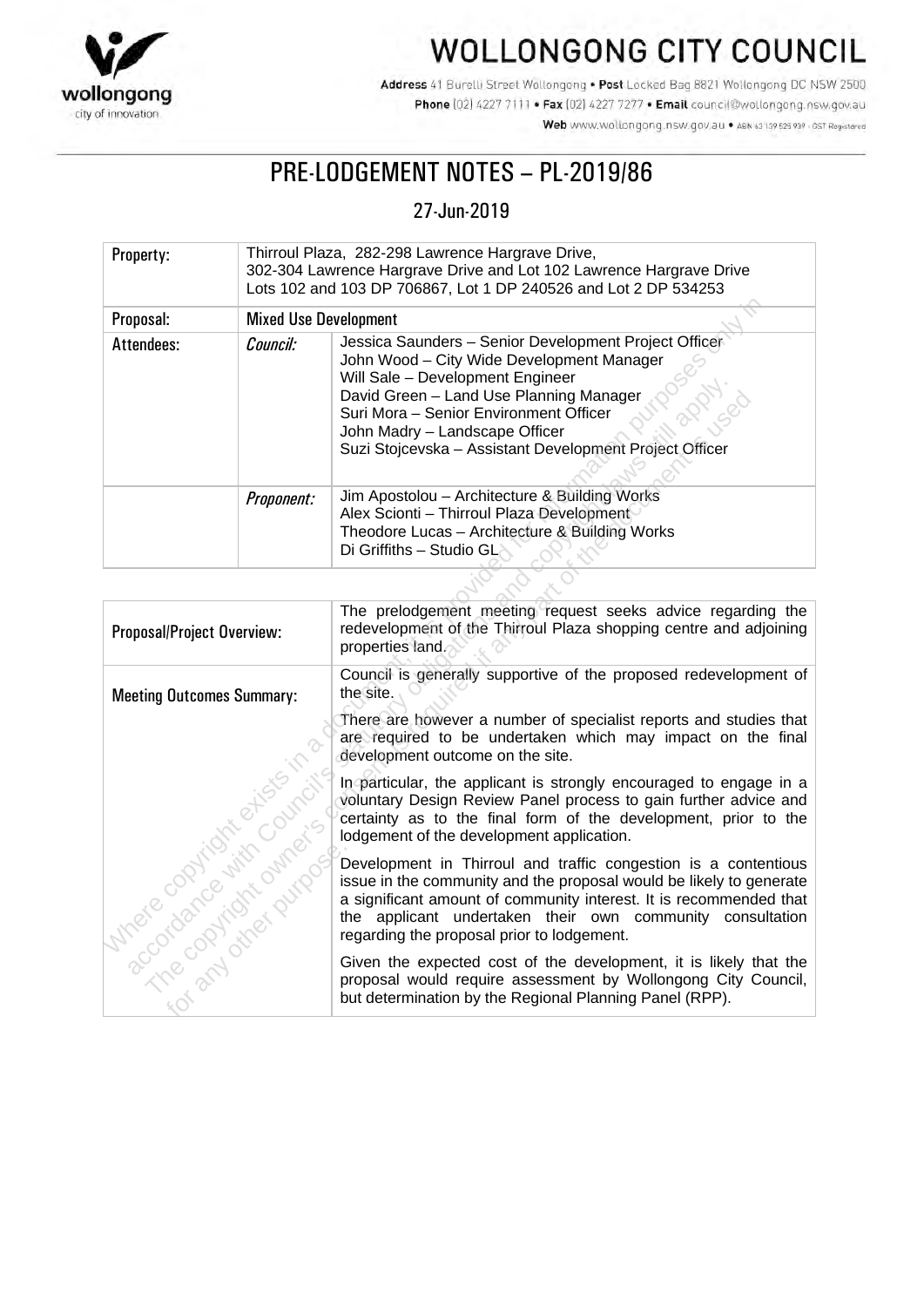#### **Main Issues:**

- Context / Streetscape
- **Setbacks**
- Relationship to the street
- Relationship to Beaches Hotel
- Vehicular entry points
- Relationship to railway
- Community response
- **Escarpment**

### **Planning:**

#### **Relevant Environmental Planning Instruments**

The provisions of all relevant Environmental Planning Instruments and Development Control Plan(s) must be addressed within the Statement of Environmental Effects (SEE).

The relevant Environmental Planning Instruments and Development Control Plans are:

- SEPP (State and Regional Development) 2011
- SEPP (Infrastructure) 2007
- SEPP No. 55 Remediation of Land
- SEPP No. 64 Advertising and Signage
- SEPP No. 65 Design Quality of Residential Apartment Development
- SEPP (Coastal Management) 2018
- SEPP (Building Sustainability Index: BASIX) 2004
- Wollongong Local Environmental Plan (WLEP) 2009
- Wollongong Development Control Plan (WDCP) 2009
- Wollongong City-Wide Development Contributions Plan 2018

#### **Integrated Development:**

• As works will be required to be carried out within the road reserve the application may be considered as Integrated Development under section 138 of the Roads Act 1993 with the NSW **Roads & Maritime Services**. It is suggested that preliminary enquiries be made with the RMS prior to lodgement. Community response<br>
Manning:<br>
Nelevant Environmental Planning Instruments<br>
The provisions of all relevant Environmental Planning Instruments and Development Control P<br>
must be addressed within the Statement of Environmenta **anning:**<br> **according the annual Planning Instruments**<br>
The provisions of all relevant Environmental Planning Instruments and Development Control<br>
The relevant Environmental Planning Instrumental Effects (SEE).<br>
SEPP (Stat **Exame Entimal Planning Instruments**<br>
The provisions of all relevant Environmental Planning Instruments and Development Control<br>
the addressed within the Statement of Environmental Effects (SEE).<br>
The republic of the any p As works will be required<br>considered as Integrated<br>NSW Roads & Maritime<br>the RMS prior to lodgement<br>If the proposal is required<br>submit one (1) copy of the Maritime Service.<br>You are also required to :

If the proposal is required to be considered as Integrated Development, you are required to submit one (1) copy of the site plan and all information submitted for referral to Roads & Maritime Service.

You are also required to submit a cheque for \$320.00 made payable to **Roads & Maritime Services.**

• The DP for Lot 103 indicates that the site is affected by piped watercourses, and as such, the proposal may be required to be considered as Integrated Development pursuant to the Water Management Act 2000. Clarification from the Natural Resources Access Regulator should be sought in this regard.

A separate fee of \$140.00 is also to be made payable to Wollongong City Council for administration costs associated with integrated development.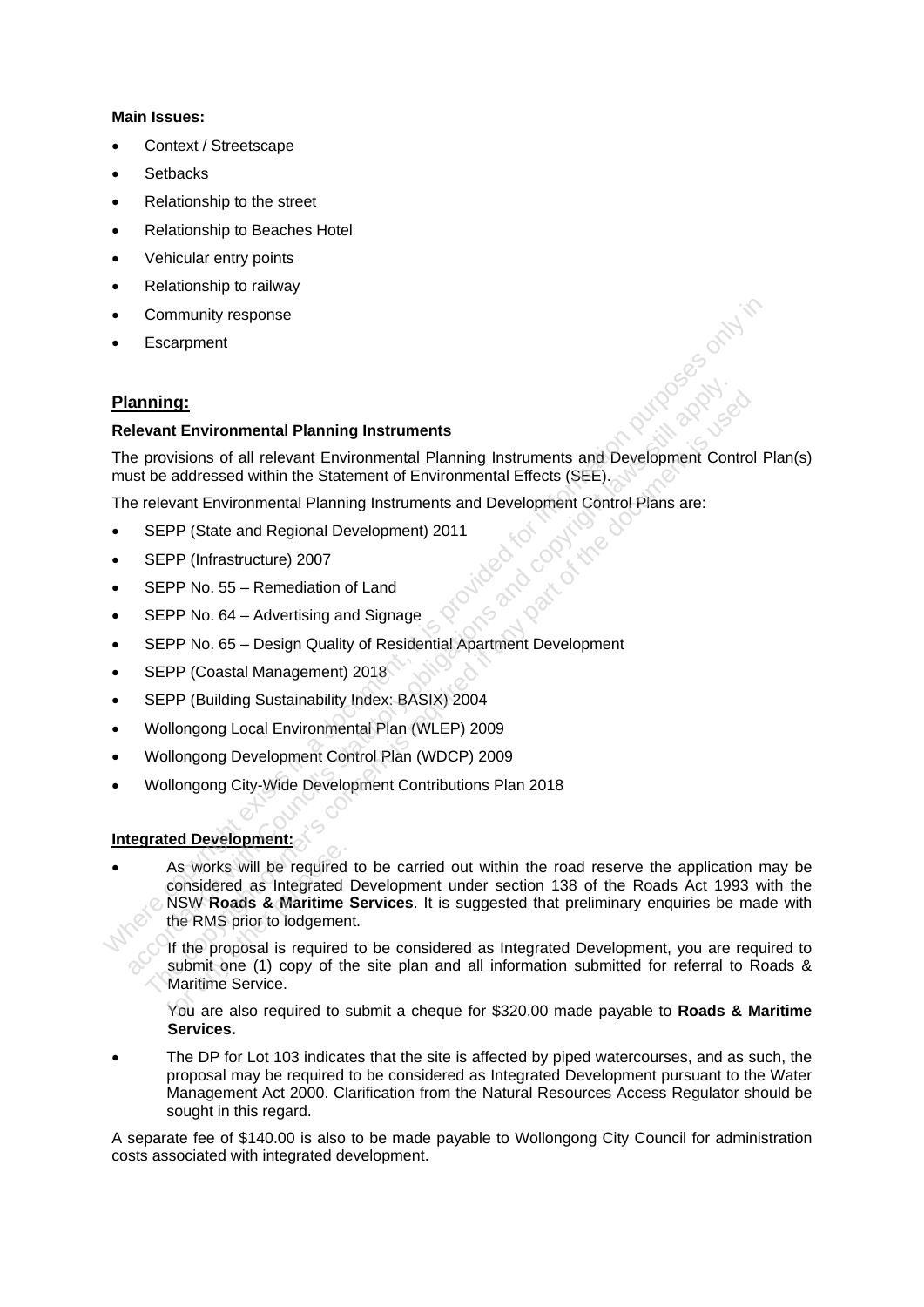#### **Site Constraints:**

The site is listed as being affected by the following constraints:

- Flooding Flood risk precinct under review
- **Contamination**
- Acid Sulfate Soils Class 5
- OSD concession zone
- Site specific DCP Chapter D12
- Lot 102 Community Land
- Nearby Local Heritage Items
- Adioining South Coast Railway Line

A Section 10.7 Certificate should be obtained to clarify details on any constraints affecting the proposed development site. All relevant site constraint reports should be included within the Statement of Environmental Effects.

- **10.7 (2) Certificate** Provides information about the zoning of the property, the relevant state, regional and local planning controls and other planning affectations such as heritage, land contamination and road widening; and Lot 102 – Community Land<br>
A Section 10.7 Certificate should be obtained to clarify details on any constraints affecting the<br>
A Section 10.7 Certificate should be dotained to clarify details on any constraints affecting the Section 10.7 Certificate should be obtained to clarify details on any constraints affecting the proposed development site. All relevant site constraint reports should be included within the constraint of Environmental Effe colored development site. All relevants is required to clarify details on any constraints affecting the<br>sosed development site. All relevant site constraint reports should be included within the<br>sment of Environmental Eff
	- **10.7 (2) and (5) Certificate** Provides additional advice regarding demolition, foreshore building lines, other heritage considerations and general advice.

The subject site is affected by a number of restrictions on title, as per the following:

#### **Lot 102 DP 706867**

Covenant  $(A)$  – piped watercourse

#### **Lot 103 DP 706867**

- Covenants (A) (b) and (c)
- Right of carriageway variable width (DP 534253)
- Variable width strip for road widening purposes appears to have been dedicated to Council and now forms part of the road reserve (bus stop and footpath)

#### **Lot 2 DP 534253**

Benefits from the Right of carriageway variable width (DP 534253)

#### **Lot 1 DP 240526**

- No restrictions on title – former 10ft road reserve purchased in 1970.

These restrictions are to be addressed as part of the Statement of Environmental Effects.

#### **Council Land:**

It is noted that Lot 102 DP 706867 is owned by Wollongong City Council and is categorised as Community Land pursuant to the Local Government Act 1993. The development category for this land is 'General Community Use'. Should the applicant wish to proceed with the incorporation of this property as part of the development site, the land will be required to be reclassified to Operational Land pursuant to the Local Government Act 1993, prior to purchase. The procedure for undertaking this process is via a Planning Proposal which is outlined in the attached for your information. 1 DP 240526<br>- No restrictions on title<br>estrictions are to be addres<br>Land:<br>ted that Lot 102 DP 7068<br>nity Land pursuant to the L

Please note that the indicative timeframe for this process is at least 18 months and as such, it is recommended that this process be commenced as soon as possible.

Should the application be lodged including this lot, owners consent would be required to be provided from the appropriately delegated person within Councils Property Department.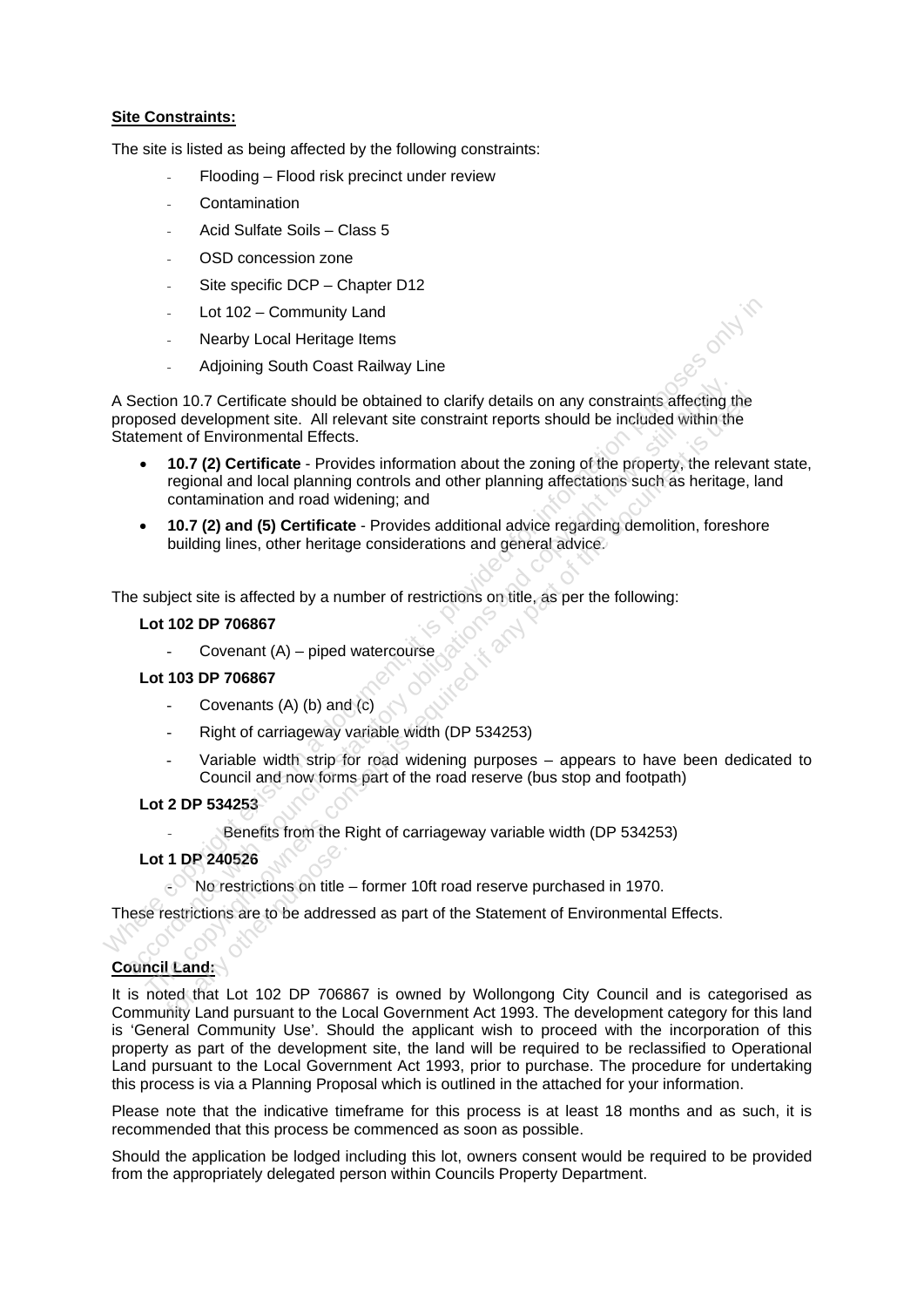#### **Relevant Environmental Planning Instruments:**

#### **SEPP (State and Regional Development) 2011**

The proposal will be required to be determined by the Joint Regional Planning Panel as the consent authority pursuant to Section 4.5(b) of the Environmental Planning and Assessment Act 1979 as the development has a capital investment value of more than \$30 million, which is defined as Regionally significant development under State Environmental Planning Policy (State and regional Development) 2011 Schedule 7 Clause 2 (referred to at Part 4, Clause 20 Declaration of regionally significant development: section 4.5 (b))

#### **SEPP (Infrastructure) 2007**

The following clauses are required to be addressed:

#### Division 5 Electricity transmission or distribution

#### Subdivision 2 Development likely to affect an electricity transmission or distribution network

Clause 45 requires that where ground penetration within 2m of an underground electricity power line or distribution pole, that the consent authority give written notice to the electricity supply authority in the area inviting comments and take into consideration any response received within 21 days.

There is an electricity pole located within the road reserve adjacent to the property boundary with Beaches Hotel on King Street, and above ground lines running along the south eastern side of King Street. It is assumed that there are other underground services in the surrounding area. It is therefore likely that Council would notify Endeavour Energy as the electricity supply authority in the area and take into consideration any comments provided within the prescribed timeframe. SEPP (Infrastructure) 2007<br>
The following clauses are required to be addressed:<br>
<u>Division 5 Electrichy transmission or distribution</u><br>
Sixtedion Sixtedion Interaction or distribution<br>
Sixtedivision 2 Development likely to bdivision 2 Development likely to affect an electricity transmission or distribution network<br>ause 45 requires that where ground penetration within 2m of an underground electricity<br>distribution pole, that the consent author division 2 Development likely to affect an electricity transmission or distribution network<br>stribution pole, that where ground prenetation within 2m of an underground electricity supply aut<br>stribution pole, that the consen

The applicant is also encouraged to undertake and provide as part of the DA an Electricity Supply Due Diligence letter which includes correspondence from Endeavour Energy regarding the capacity of the network in the area and any additional design considerations in this regard, as part of the development application.

#### Division 15 Railways

Subdivision 2 Development in or adjacent to rail corridors and interim rail corridors - notification and other requirements

#### *Clause 85*

Clause 85 relates to development which is adjacent to a rail corridor and which is likely to have an adverse effect on rail safety, involves the placing of a metal finish on a structure, involves the use of a crane in the airspace above any rail corridor or is within 5m of any overhead electricity power line associated with the railway. This clause requires that the consent authority give written notice to the rail authority inviting comments and take into consideration any response received within 21 days.

#### *Clause 86*

Clause 86 relates to excavation adjacent to rail corridors, where ground penetration in excess of 2m is proposed within 25m of the rail corridor. The submitted plans indicate the basement excavations proposed would exceed 2m below existing ground level and are approximately 6m from the boundary with the rail corridor. For any ority inviting comments an<br>86<br>86 relates to excavation aced within 25m of the rail<br>and would exceed 2m below<br>19 rail corridor.<br>The also requires that the<br>the and take into consider

This clause also requires that the consent authority give written notice to the rail authority inviting comments and take into consideration any response received within 21 days and any guidelines issued by the Secretary for the purpose of this clause and published in the Gazette. Pursuant to clause 86(3), the consent authority must not grant consent to development to which this clause applies without the concurrence of the rail authority for the rail corridor to which the development application relates, in accordance with the provisions of the clause.

- Concurrence requirements for Sydney Trains are as per the following:
	- − A cheque for \$320.00 made payable to **Sydney Trains**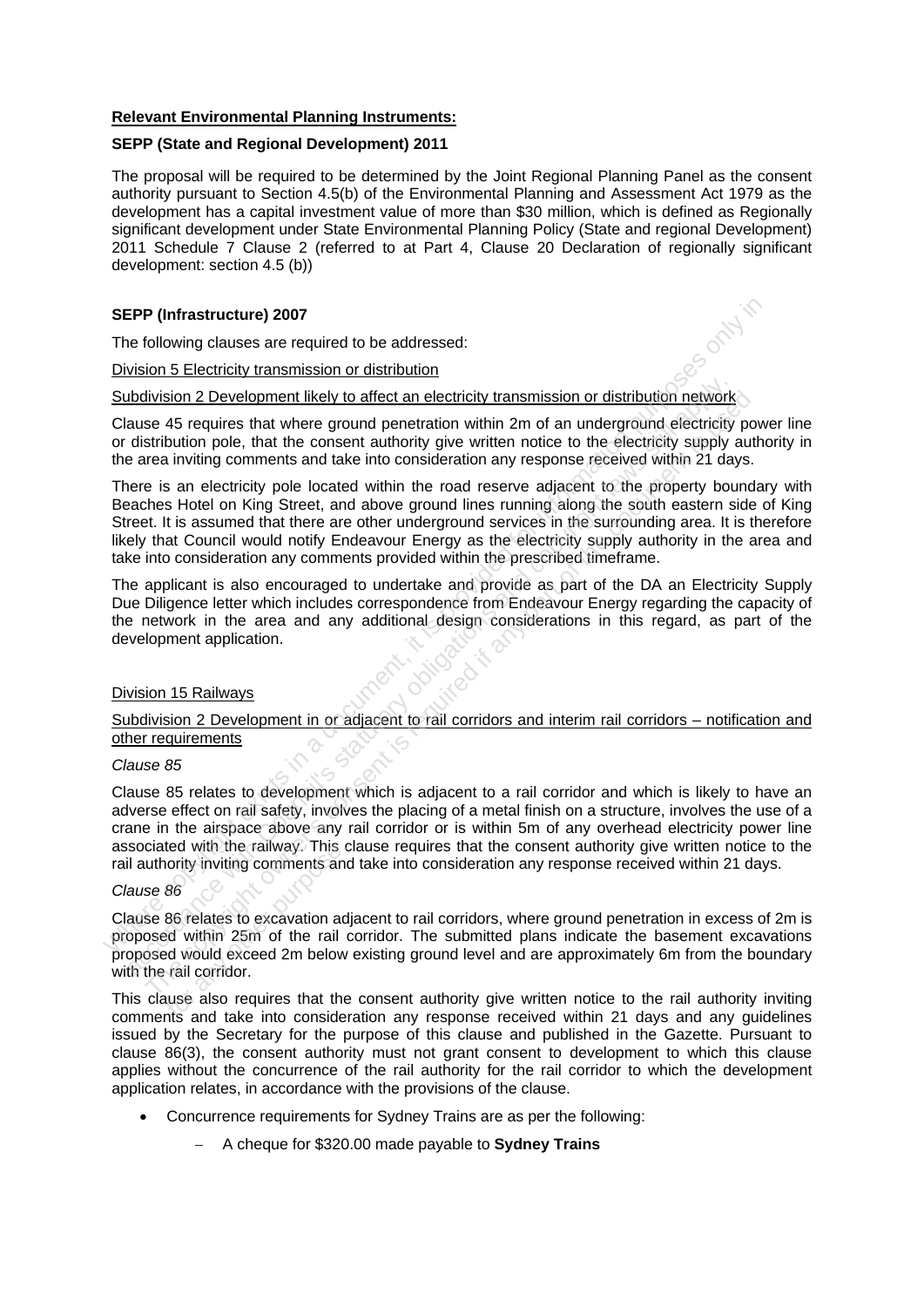#### *Clause 87*

Clause 87 requires that where development for the purpose of residential accommodation is proposed adjacent to a rail corridor that consent not be granted unless the consent authority is satisfied that appropriate measures will be taken to ensure that the following LAeq levels are not exceeded:

- *(a) in any bedroom in the residential accommodation—35 dB(A) at any time between 10.00 pm and 7.00 am,*
- *(b) anywhere else in the residential accommodation (other than a garage, kitchen, bathroom or hallway)—40 dB(A) at any time.*

An acoustic report will be required to be provided which provides measures of the existing background noise levels in the area and provides recommendations to ensure that the above LAeq levels will not be exceeded. This assessment is to take into consideration all surrounding noise sources, including but not limited to the rail corridor, Lawrence Hargrave Drive, Beaches Hotel and Anitas (former Kings) Theatre, as well as potential on site sources of noise impacts (loading dock, supermarket operation, any outdoor dining areas likely, play equipment and other uses of the communal area etc). The recommendations of the report are to be incorporated into the design and shown on the submitted plans. background noise levels in the area and provides recommendations to ensure that the above<br>beyts will not be exceeded. This assessment is to take into consideration all surrounding<br>sources, including but not limited to the

#### Division 17 Roads and traffic

#### Subdivision 2 Development in or adjacent to road corridors and road reservations

#### *Clause 101*

Clause 101 relates to development with a frontage to a classified road and requires that the consent authority not consent to development on land with a frontage to a classified road unless it is satisfied that safe access to the land is provided by a road other than the classified road, the development will not adversely affect the safety, efficiency and ongoing operation of the classified road and that the development is of a type which is not sensitivity to traffic noise or emissions, or is appropriately designed or includes measures to ameliorate potential impacts arising from the classified road. As per clause 87 above, an acoustic report will be required considering potential noise impacts. be the mand outer the transmit and outer the report and outer user in the momental area etc). The recommendations of the report are to be incorporated into the own on the submitted plans.<br>
Sision 17 Roads and traffic<br>
abdi munal area etc). The recommendations of the report are to be incorporated into the desi<br>
ion 17 Roads and traffic<br>
ion 17 Roads and traffic<br>
ion 17 Roads and traffic<br>
division 2 Development in or adjacent to road corridors

#### *Clause 102*

Council does not have any recent traffic count data in the immediate area of the subject site for Lawrence Hargrave Drive, however it is assumed to have an annual average daily traffic volume of more than 20,000 vehicles. This clause requires that consent not be granted for development which is likely to be affected by road noise or vibration unless the quidelines issued by the Secretary for the purposes of this clause and published in the Gazette are considered and measures be taken to ensure certain LAeq levels are not exceeded. As per clause 87 above, an acoustic report will be required considering potential noise impacts.

#### *Clause 104*

Pursuant to Schedule 3 of this SEPP, as the proposal involves a car park with more than 200 car parking spaces, more than 75 dwellings with access proposed within 90m of Lawrence Hargrave Drive and shops with a GFA of more than 2000sqm, the proposal will be required to be considered as Traffic Generating Development. For any other and the Sepaces, more than 75 dv<br>and shops with a GFA of mc<br>Senerating Development.<br>regard, clause 104 require<br>given to the RMS and ration.<br>State Environmental Plan

In this regard, clause 104 requires that before determining a development application, that written notice be given to the RMS and any response provided within 21 days of that notice be taken into consideration.

Under State Environmental Planning Policy (Infrastructure) 2007 council is required to formally forward development applications to the Roads & Maritime Services (RMS) for certain developments and consider any representations made by the RMS. The clause also requires that in addition to the RMS response, that the accessibility of the site be considered.

In this regard, it is recommended that the applicant engage in discussions with the RMS prior to lodgement.

Council will require the submission of a complete Traffic Impact Assessment Report, pursuant to Chapter E3 of the WDCP 2009. This will require the undertaking of traffic counts on both Kings Street and Lawrence Hargrave Drive, intersection and network modelling and appropriate recommendations as to any upgrades required or traffic management works would be required.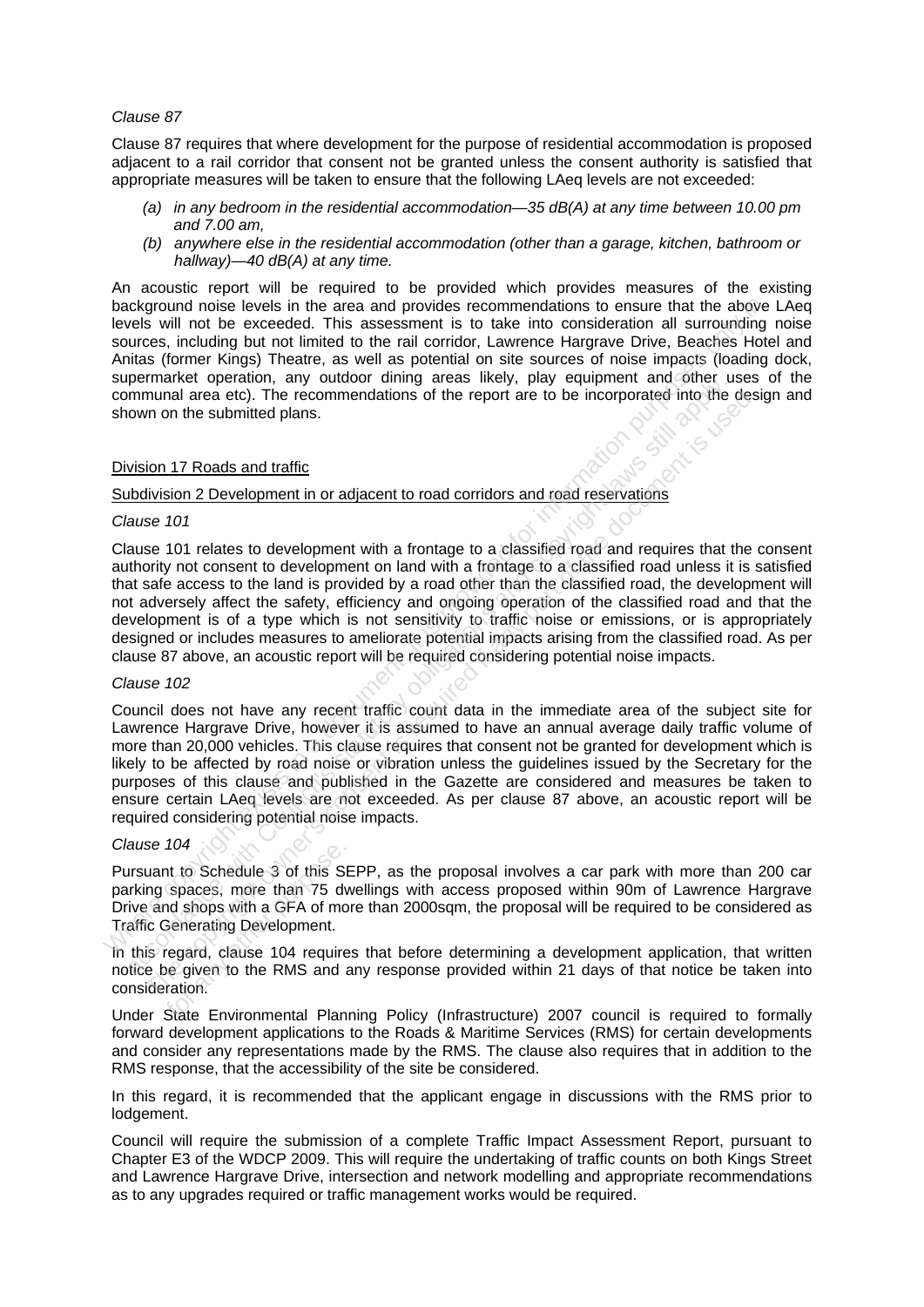It is noted that as part of a previous development application approval for the redevelopment of the site, that traffic lights were required to be installed at the developers cost on the corner of Kings Street and Lawrence Hargrave Drive.

Traffic and congestion in Thirroul is a contentious issue in the community and the proposal is likely to generate a significant amount of community interest in this regard. It is recommended that the applicant undertaken their own community consultation regarding the proposal, prior to lodgement. The Thirroul Village Committee is a local group of residents who have expressed an interest in such projects, and should be directly consulted, along with Neighbourhood Forum 3 and the general community.

#### **SEPP 55 – Remediation of Land**

Any application submission is to address the requirements of State Environmental Planning Policy No. 55 – Remediation of Land. SEPP 55 applies to the State and Clause 7 is relevant to all development applications. It is noted that the previous use of the site as a car park and other uses that may have resulted in the contamination of the property.

See further discussion at *Environment* below.

#### **SEPP 64 – Advertising and Signage**

Should signage be proposed as part of the application, the SEE will be required to address SEPP 64.

#### **SEPP 65 – Design Quality of Residential Flat Buildings**

As part of the development is defined as a residential flat building, SEPP 65 would apply and is to be addressed as part of the application.

Pursuant to clause 6A, where there are any inconsistencies between the Apartment Design Guide (ADG) and the WDCP 2009, the ADG prevails.

Pursuant to clause 28, the proposal would require referral to Councils Design Review Panel during the assessment period. The advice received from the DRP will be required to be taken into consideration, along with consideration of the design quality principles outlined in Schedule 1 and compliance with the ADG. **SEPP 55 – Remediation of Land**<br>
Any application submission is to address the requirements of State Environmental Planning<br>
No. 55 – Remediation of Land. SEPP 55 applies to the State and Clause 7 is relevant<br>
that may hav (a) welopment applications. It is noted that the previous use of the site as a car park and<br>
the may have resulted in the contamination of the property.<br>
EPP 64 – Advertising and Signage<br>
EPP 65 – Design Quality of Reside methem of the consentiation of the property.<br>The consenting and Signage<br> **P64 – Advertising and Signage**<br> **P65 – Design Quality of Residential Flat Buildings**<br> **P65 – Design Quality of Residential Flat Buildings**<br>
and to d

Given the scale of the development proposed it is recommended the applicant voluntarily engage in a design review panel meeting to gain further advice and certainty as to the final form of the development, prior to the lodgement of the development application.

With regard to compliance with the ADG, the following matters are raised or will require further detailed information:

- Interface and setbacks with potential future development on the Beaches Hotel site.

Further details of the communal open space area are required  $-$  materials and finishes, access etc. Formation:<br>Information:<br>Interface and setbacks with<br>Further details of the condicess etc.<br>Variations to side setback<br>Understanding of the relat

Variations to side setback requirements (3F) to Beaches Hotel

- Understanding of the relationship with Beaches and future development noted on plans
- Further clarification as to the pedestrian access and entries is required (3G), i.e. how will people living or visiting the block adjoining the railway corridor access the site from Lawrence Hargrave Drive? Can they access the property from the residential lobby off Lawrence Hargrave Drive?
- Details of the car park entry and access control provisions will be required.
- Areas for residential services are required, in particular garbage storage and collection. Details will be required demonstrating how garbage collection from the site will be managed. Part 4W provides controls relating to waste management.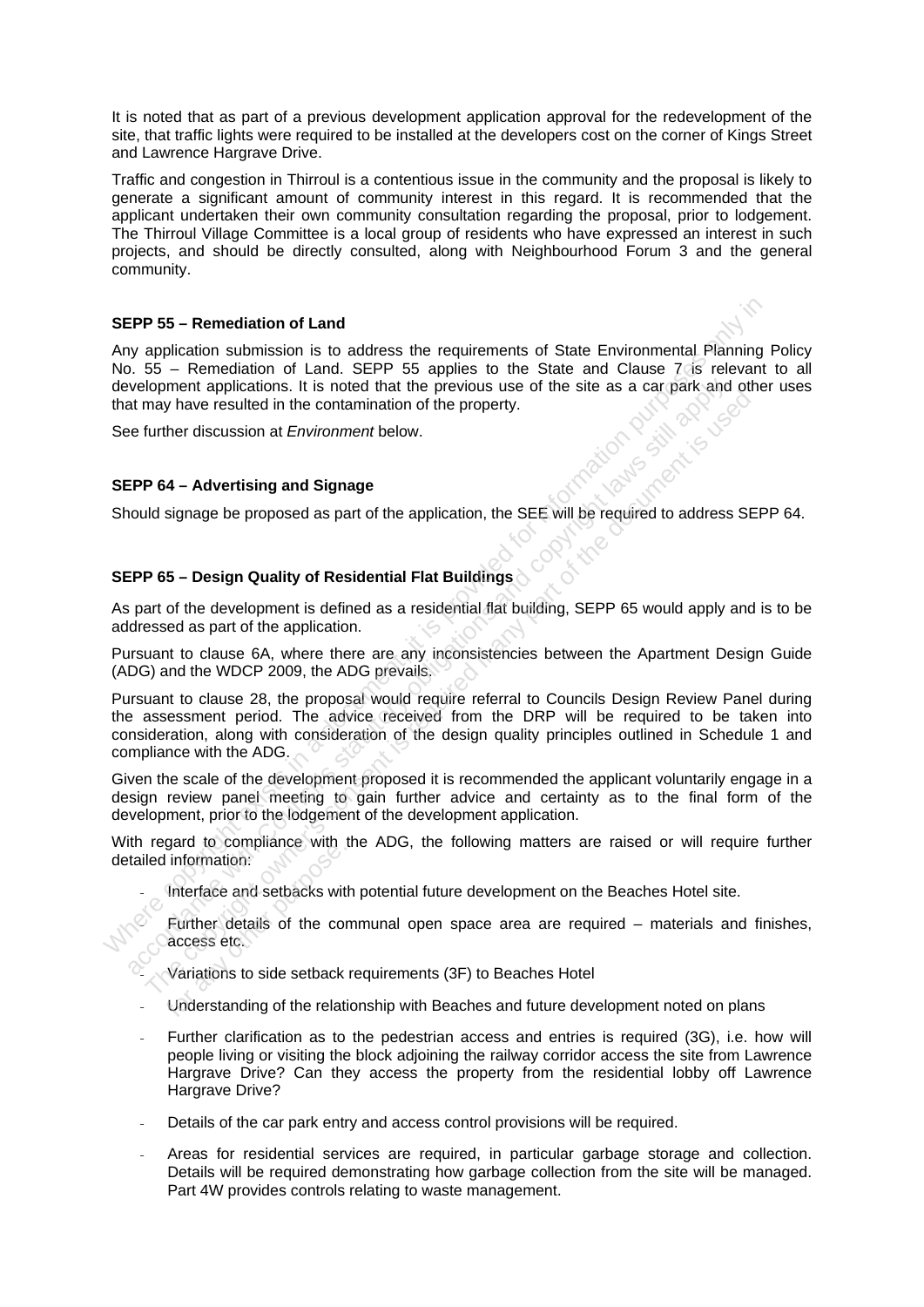- Further details regard the parking design and designation of spaces for different uses will be required. This is to include bicycle parking, motorcycle parking and the break up between the retail uses, staff, residents and visitors.
- Charging stations should be provided for electronic vehicles (3J) and shown on plan.
- Further detailed plans will be required addressing the relevant sections of Part 4.
- The ground floor and first floor ceiling heights should be a minimum of 3.3m (4C).
- Further detail with regard to unit design and layout will be required outlined at 4D.
- Balcony sizes will be required to meet the minimum requirements outlined at 4E.
- Clarification will be required regarding compliance with part 4F with regard to common circulation spaces. In particular, how people access the units in the southern portion of the building fronting Lawrence Hargrave Drive and whether the door shown in the corridor is proposed as a fire door or not. That area of corridor would result in a more than 50m corridor with minimal windows or opportunities for natural ventilation. This should be clarified or reconsidered. Balcony sizes will be required to meet the minimum requirements outlined at 4E.<br>
Critatication will be required regarding compliance with part 4F with regard to cordination spaces. In particular, how people access the unit
	- Storage areas should be shown on plan, as per Part 4G. Storage located in the basement should be provided in secure lockers/cages and allocated to specific apartments.
	- The layout of the buildings with frontage to Lawrence Hargrave Drive should consider 4J and be guided by the acoustic report, discussed at SEPP (Infrastructure) 2007.
	- The development should be designed to provide at least 20% of the total apartments in accordance with the Liveable Housing Guidelines silver level (Part 4Q).
	- Details regarding the ability to capture and reuse water on site should be provided.

A table which includes an assessment of the proposal against the ADG is to be provided as part of the application lodgement.

#### **SEPP (Coastal Management) 2018**

The applicant should review the SEPP (Coastal Management) 2018 maps once the extent of works is known. Part of the Beaches Hotel Site and the intersection of Lawrence Hargrave Drive and King Street appears to form part of the Coastal Use Area mapped area.

#### **SEPP BASIX:**

BASIX Certification must be provided in support of the proposal outlining the commitments to be included so that the development meets the minimum targets attributed to Water Efficiency, Energy Efficiency and Thermal Mass. The application submission should clearly outline what components of the development meet the definition of 'BASIX affected development', with the relevant certificates submitted. butting fromting Lawrence Hargrave Direct margins and whener the door shown in the proposed as a fire door or not. That area of corridor would result in a more than So with minimal windows or opportunities for natural vent proposed as a fire door or not. That area of corridor would result in a more than 50m with minimal windows or opportunities for natural ventilation. This should be clare the considered.<br>Storage areas should be shown on pla Certification must be prover<br>of so that the development<br>cy and Thermal Mass. The<br>elopment meet the definit<br>address the definit<br>going Local Environment:<br>blicant will be required to state in the MILED including by

#### **Wollongong Local Environmental Plan 2009 (WLEP 2009)**

The applicant will be required to submit a Statement of Environmental Effects addressing the relevant Clauses of the WLEP, including but not limited to:

- 2.3 Zone objectives and land use table
- 4.3 Height of buildings
- 4.4 Floor space ratio
- 4.6 Exceptions to development standards if required
- 5.10 Heritage Conservation
- 7.1 Public Utility infrastructure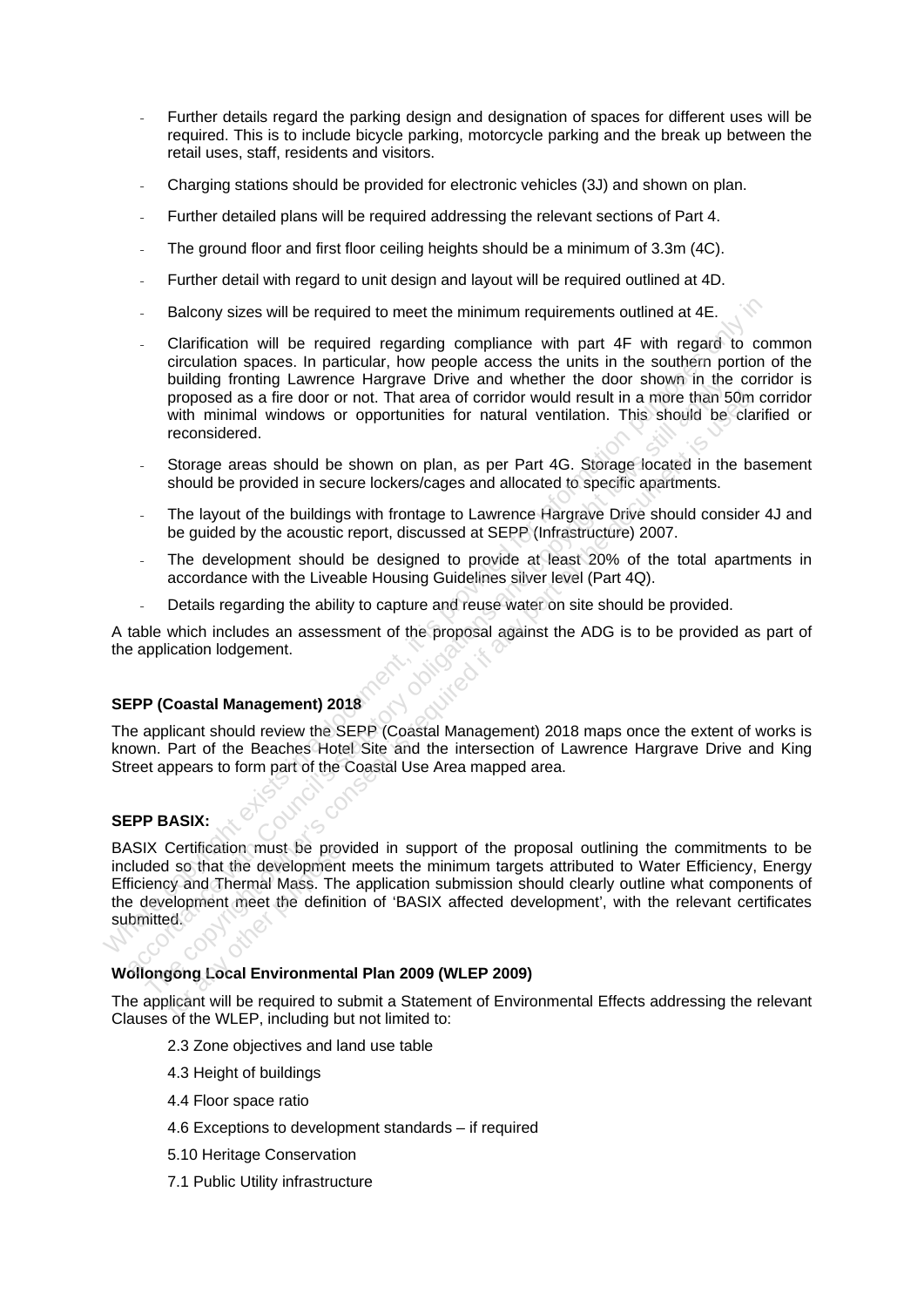- 7.3 Flood planning area
- 7.6 Earthworks
- 7.13 Certain land within business zones
- 7.14 Minimum site width

#### **The subject site is zoned B2 Local Centre. The proposal would be best described as a mixed use development, comprising retail premises (commercial premise -> retail premises) and residential flat buildings. Both Retail Premises and Residential Flat buildings are permissible in the B2 zone pursuant to WLEP 2009.**

As part of the application lodgement, should any future uses of the shops be known, details should be provided as part of the DA. Alternatively, a condition would be imposed which required that the first use of each tenancy be subject to a separate development assessment process.

Please ensure that the RL levels are shown for each of the highest points of the buildings, rather than the roof and ceiling levels. Each lift overrun area is to be shown on plan, and an RL level provided.

A site survey clearly indicating the site area and plans correctly showing the GFA of each unit are required to be submitted. Including an FSR table and a plan demonstrating the applicants FSR/GFA calculations is also advisable.

Please note that amalgamation of the subject development sites will be required as part of any development consent.

It is noted that no amendments to the LEP are proposed.

#### **Wollongong Development Control Plan (WDCP) 2009**

#### **General Matters:**

- The Statement of Environmental Effects (SEE) should include a detailed description of the proposal and address all relevant chapters within the Wollongong Development Control Plan (WDCP) 2009 for appropriate development controls prior to finalisation of the design and submission of the development application. This includes, but is not necessarily limited to the following: in the B2 zone pursuant to WLEP 2009.<br>
As part of the application logorent, should any future uses of the shops be known, details show<br>
provided as part of the DA. Alternatively, a condition would be imposed which require ease ensure that the RL levels are shown for each of the highest points of the buildings,<br>
rest esture with celebratic statutor are and plans correctly shown on plan, and an RL level pro<br>
digit survey detaily indicating th So ensure that the RL levels are shown for each of the highlest points of the buildings, rather and the course of the consent is ensurely clearly indicating the site area and plans correctly showing the GFA of each unit an
	- − Chapter D12: Thirroul Village Centre

As per Part 2 of this Chapter, where there are inconstancies between the provisions of this Chapter and any other part of the DCP, this Chapter prevails to the extent of the inconsistency.

A tabled assessment of the proposal against the provisions of this Chapter should be provided as part of any application lodgement.

Particular regard should be given to the following sections:

Part 4 – particular regard should be given to the existing and future desired character statements provided. A complete visual impact assessment will be required addressing in particular the views of the escarpment, water and Kennedys Hill from public domain areas, the railway bridge and the impact of the proposed development on those views. Particular regard<br>Part 4 – particular<br>statements provided<br>distances in particular<br>public domain are<br>on those views.<br>Part 4.2.2 described to the storey street wall

Part 4.2.2 describes that the northern village area will be characterised by a two storey street wall which maintains the village scale, with some three storey buildings in the vicinity of Thirroul Plaza and the Beaches Hotel. The proposal would not strictly satisfy this control, being three storeys throughout, and to the boundary with Lawrence Hargrave Drive. This should be addressed.

A visual impact assessment will be required to address the controls provided in Part 5 of this Chapter.

Part 5.2 of the Chapter suggests the setting back of the third storey to minimise impacts on views and to maintain the street scale. The submitted plans indicate that both the first and second floors are setback 6m from the front property boundary to Lawrence Hargrave Drive and the development is proposed to be built to the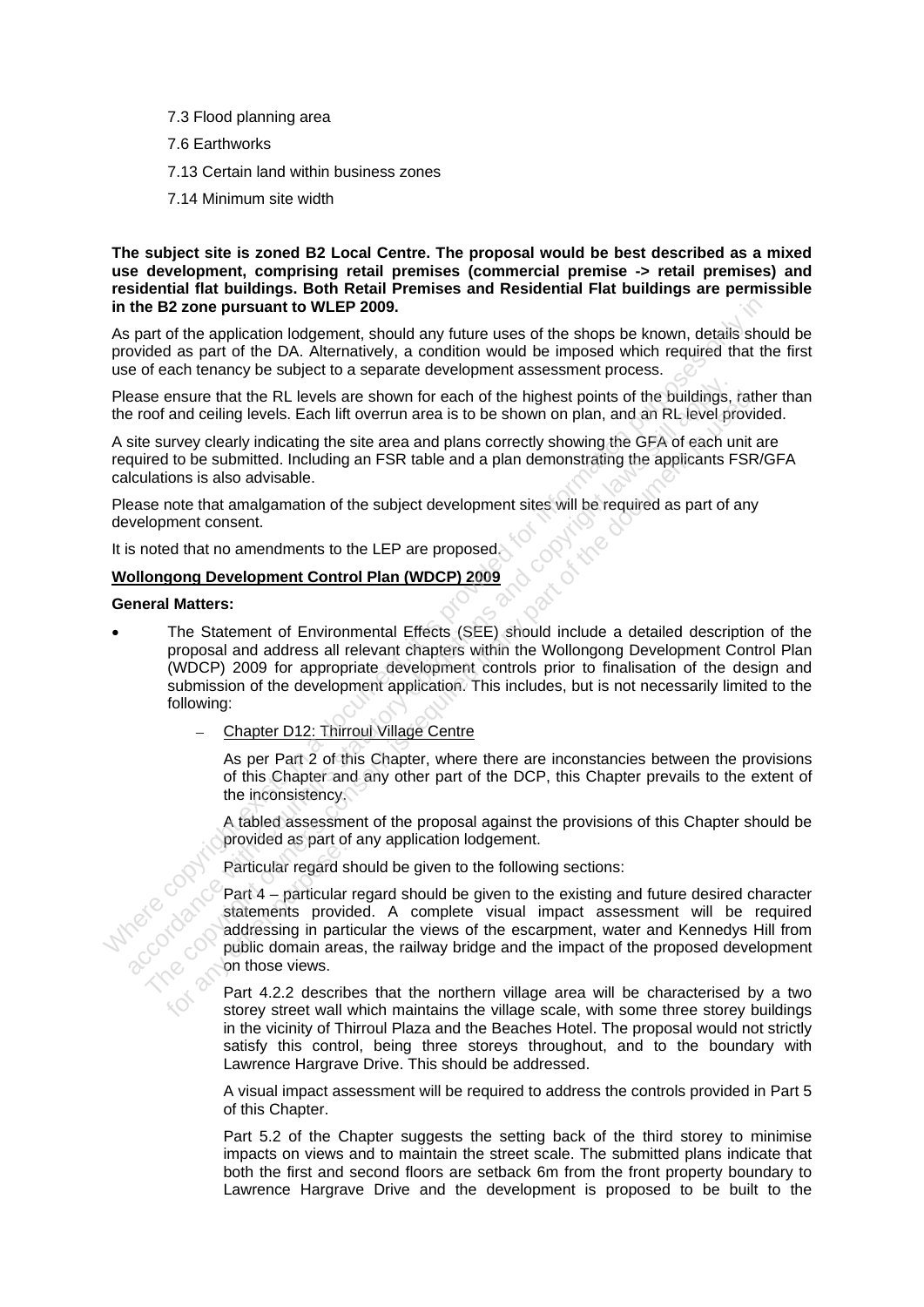boundary with King Street for the ground and first floors, with the second floor setback 6m. This is consistent with the sections provided at Figure 9 of the Chapter, and controls provided at Parts 18 and 19.

Depending on the outcome of the visual impact assessment, consideration should be given to further setting back or providing a change in the materials and finishes of the second storey along Lawrence Hargrave Drive to assist in the development reading as a 2 storey development. Guidance should be sought from Councils Design Review Panel in this regard.

Parts 7 and 8 provide controls regarding the public domain and pedestrian and bicycle circulation. These parts are to addressed as part of the submitted application, and clear plans and details regarding public domain works.

Part 11 provides Thirroul specific controls regarding parking and requires that parallel parking is to be provided along Lawrence Hargrave Drive. The area in front of the subject site to King Street is a no stopping and bus zone currently. There is limited 1P parking available adjoining WF Jackson Park. Part 11.2(k) require that surface parking be provided for retail and commercial uses, but Part 11.2(t) requires the promotion of underground parking within the major retail portions of the Village Centre. This will be required to be addressed as part of the application lodgement. by the unit provides the base of sales are to sales and the paint of the southwest and details regarding public domain works.<br>
Part 11 provides Thirtonia specific controls regarding particular particular particular particu subject is to thing over the aid and commercial uses but their 11/2(k), require the parking be provided for retail and commercial uses, but Part 11/2(k), require the parking be provided for retail and conmercial uses, but

Bicycle parking should also be provided in accordance with the rates outlined in Part  $11(v)$ .

Part 12 provides controls regarding the built form and controls provided at part 12.2(e) and (f) require a two storey street wall and increased setbacks to the Thirroul Plaza area so that access and visual appearance throughout the northern section of the village centre is maintained.

Part 13 provides controls relating to building height 13.2(a) requires that building height is limited to 2 storeys, except where specified in Figure 10. Figure 10 indicates a 2 storey development control across the subject site. This is also reflected at Figure 16 of the Chapter. *The current proposal would not be considered to meet this control.*

Part 13.2 also requires that floor to floor heights for retail development not exceed 4.5m. 5m is indicated on the submitted sections.

The Architectural Character controls provided at part 19 should be considered in further developing the plans.

− Chapter B3: Mixed use development

Part 4.2.2 of this chapter requires that a mixed use development in a business centre not result in the creation of an isolated allotment (*being a lot which is bounded on both sides by properties (or a property and a second street frontage) which comprise existing development other than a single dwelling house).* 

In this case, whilst the Beaches Hotel is currently situated over three separate titles, it is considered that a more appropriate development outcome for the site would also include the redevelopment of this land. The applicant should further explore this, in line with the relevant controls within the WDCP 2009. parking available adjoining WF Jackson Park. Part 12.2(b) requires that the main commercial uses, but Part 11.2(t) require<br>promotion of underground parking within the major retail poticins of the<br>Centre. This will be requ accocococococococo

Notwithstanding, it is noted that combined, the 3 properties would have dimensions in excess of 20m, and combined, would be capable of future development.

Part 4.5.2 outlines that zero side setbacks are required for the majority of mixed use developments in the B2 zone.

A roof plan is to be provided demonstrating compliance with part 4.6.2.13 of the Chapter.

Part 4.6.2.17 requires that new mixed use buildings maintain the horizontal and vertical proportions of the existing buildings in the locality.

Part 4.7 provides controls relating to active street frontages. The design of the ground floor shop fronts should consider this section.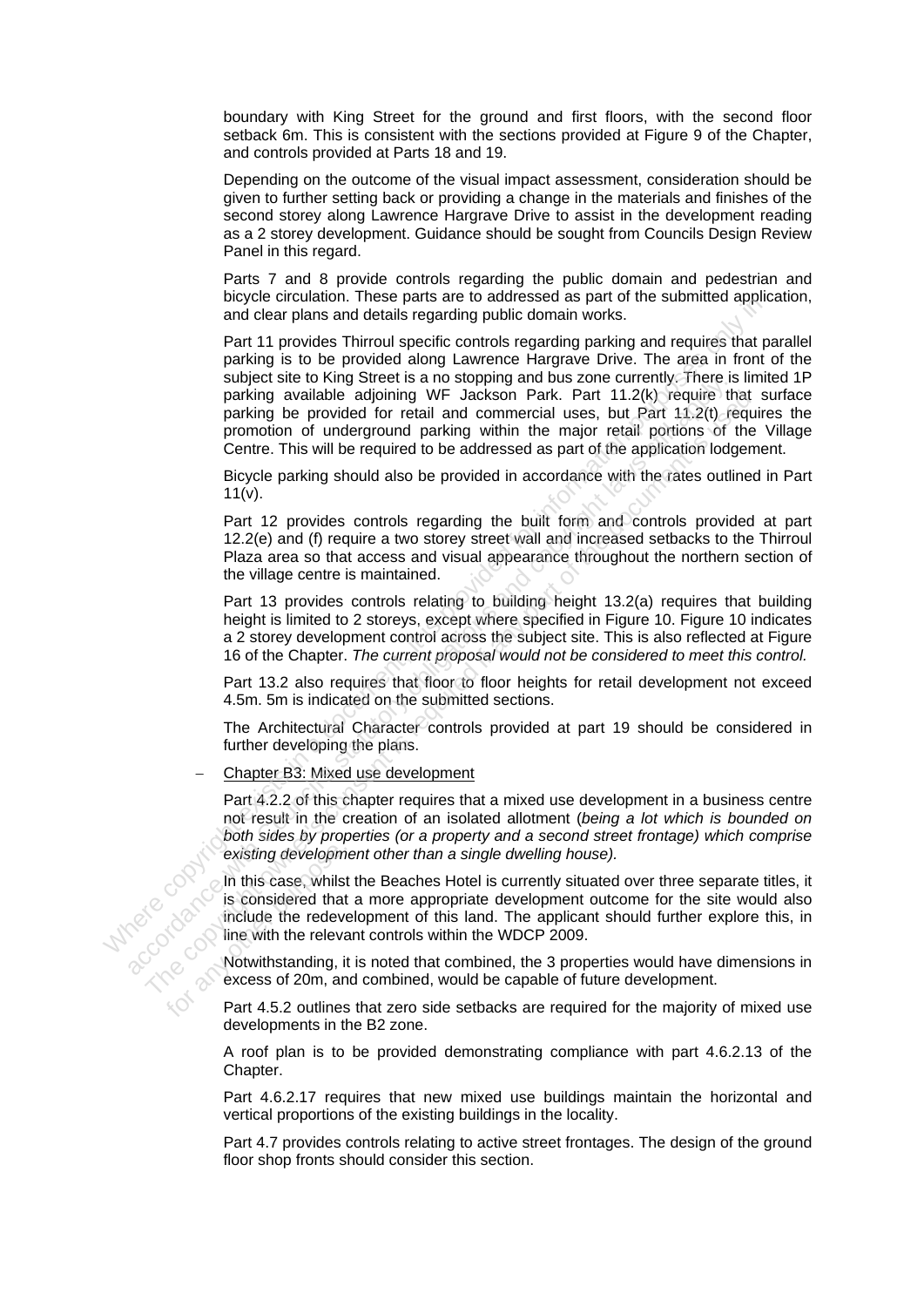Car parking for the different uses should be clearly defined – residents and visitors, staff and customers.

Part 4.10 provides controls relating to Basement Car Parking.

Communal Open Space is required at a rate of 5sqm per dwelling and must have a minimum dimension of 5m.

Detailed solar access diagrams will be required to demonstrate compliance with part 4.15.

In accordance with Part 4.18, 10% of dwellings proposed are to be designed to be capable of adaptation for the elderly or people with a disability. A plan is to be provided which clearly identifies which units are capable of adaptation and Certification from an Access Consultant confirming that the identified dwellings are capable of being modified, when required, by the occupant to comply with the relevant AS. Car parking areas allocated to the adaptable units must comply with the minimum dimensions provided within the clause. Construction of the mean comparison in the exist of the purpose with a matrix contribution for a matrix comparison to constraint constraint constraint constraint constraint constraint constraint constraint constraint cons

A plan should be provided which clearly demonstrates what dwellings have been designed to be naturally ventilated. minimum dimensions provided within the clause.<br>
A plan should be provided which clearly demonstrates what dwellings<br>
designed to be naturally ventilated.<br>
Should a swimming pool be proposed, part 5.8 of this Chapter should A plan should be provided which clearly demonstrates what dwellings have designed to be naturally ventilated.<br>
Should a swimming pool be proposed, part 5.8 of this Chapter should be addre<br>
Letter box locations should be sh

Should a swimming pool be proposed, part 5.8 of this Chapter should be addressed.

Letter box locations should be shown on plan.

− Chapter E3: Car parking, access, servicing/loading facilities and traffic management

A clear breakdown of the GFA of each proposed use and the required and proposed associated parking is to be provided.

Parking is to be provided as per the below:

#### *Car parking:*

*Residential:*

*1 car parking space per dwelling (<70sqm); or* 

*1.5 car parking spaces per dwelling (70-110sqm); or*

*2 car parking spaces per dwelling (>110m2 );* 

*plus 0.2 car parking spaces per dwelling for visitors*

*Commercial:* 

*1 car parking space per 40m2 of GFA – business premises* 

*1 car parking space per 25m2 of GFA – retail premises*

#### *Bicycle parking:*

accococc

*Resident – 1 bicycle space per 3 dwellings (residents) and 1 bicycle space per 12 dwellings (visitors)*

*Commercial – bicycle parking is to be provided in accordance with the rates provided at Part 11(v) of Chapter D12.* 

#### *Motorcycle parking*

*Residential - 1 motorcycle space per 15 dwellings* 

*Commercial - 1 motorcycle space per 25 car parking space*

A table which clearly states the GFA of each proposed residential and commercial unit and the required and provided car, bicycle and motorcycle parking areas is to be provided.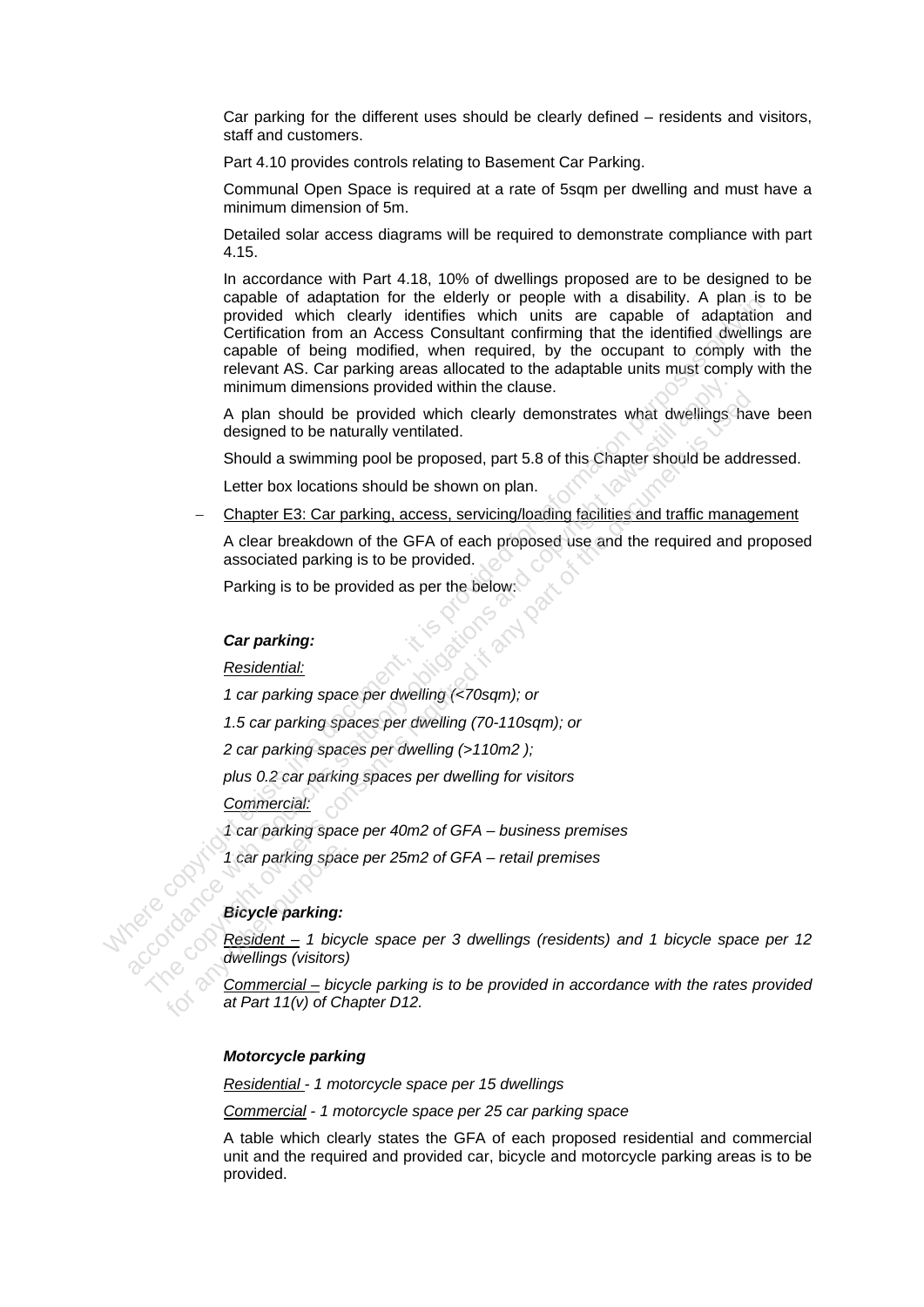*Note:* 

Pursuant to 3J of the ADG, for sites that are within 800m of a railway station, in which case this development is, the minimum car parking requirement for residents and visitors is set out in the RMS Guide to Traffic Generating Developments, or the car parking requirement prescribed by Council, whichever is less.

This is to be addressed as part of the application submission.

- Chapter B4: Development in Business Zones

Thirroul is indicated to be a town centre as part of this chapter.

Pursuant to part 4, an Economic Impact Assessment report is required to form part of the application submission, as more than 3,500sqm of retail area is proposed.

Specific controls for the Thirroul Town Centre are provided within Chapter D12 discussed above.

Parts 9 and 10 of this chapter should be addressed as part of the submitted statement. In this regard, further details/clarification will be required with regard to building appearance, and general design of retail shopping centres.

- Chapter C1 Advertising and Signage Structures

Should signage form part of the application, an assessment against the relevant parts of this Chapter should be addressed as part of the submitted SEE.

- Additional detail on the floor plans of the residential units are to be provided on the plans lodged as part of the development application. The submitted floor plans are to be reviewed some floor plans shaded to be 3 bed appear significantly smaller than others. Pursuant to part 4, an Economic Impact Assessment report is required to form<br>subclision subversion, as more than 3,500sqm of retail area is proposed.<br>Specific controls for the Thirroul Town Centre are provided within Chap Parts 9 and 10 of this chapter should be addressed as part of the statement. In this regard, further details/clarification will be required with be inducing appearance, and general design of retail shopping centres.<br>
<u>Chap</u> Parts 9 and 10 of this chapter should be addressed as part of the sully can<br>statement. In this regard, further details/clarification will be required with re-<br>building appearance, and general design of retail shopping cen
- The submitted plans show 2 'Shop 09' tenancies. This is to be corrected.
- Detailed plans of the boundary treatment to adjoining properties, in particular W.F. Jackson Park should be provided.
- Further information regarding the 'soho' unit use is to be provided.
- Details of the propose use of the supermarket and retail lobby are to be provided, including hours of operation, indicative layout and staffing, and the access hours and maintenance of the retail lobby areas and any facilities which are to be open to the public (toilets etc).
- A detailed Construction Management Plan is to be provided which includes, but it not limited to the following information:
	- − Plan of proposed demolition materials and construction storage areas
	- Parking for construction works throughout the demolition and construction phases
		- Proposed access points to the site
		- − Indicative construction phasing and public domain works schedule.

• A variation request statement is required to be provided in response to each variation requested, and are written in accordance with Cl. 8 of Chapter A1 of the WDCP 2009.

- A full set of plans and supporting documentation, with the plans preferably drawn in CAD or a similar program will be required to be submitted in support of any application. This should include a full set of plans including floor plans, elevations and section plans, with any existing and proposed walls and other features clearly identified. Proposed access<br>A variation request state<br>requested, and are written<br>A full set of plans and sup<br>similar program will be re<br>include a full set of plans i
- Whilst ideally the proposed shop fronts would be level with the Lawrence Hargrave Drive footpath area, it is unlikely that this would be able to be achieved due to flooding constraints and the requirement for minimum finished floor levels to be met. Following the preparation of the flood study – discussed at *Flooding* below – the entrance design of the interface with Lawrence Hargrave Drive is to be reviewed.
- Elevation plans of the proposed property boundaries demonstrating the existing ground level, proposed levels and development and finishes are to be provided.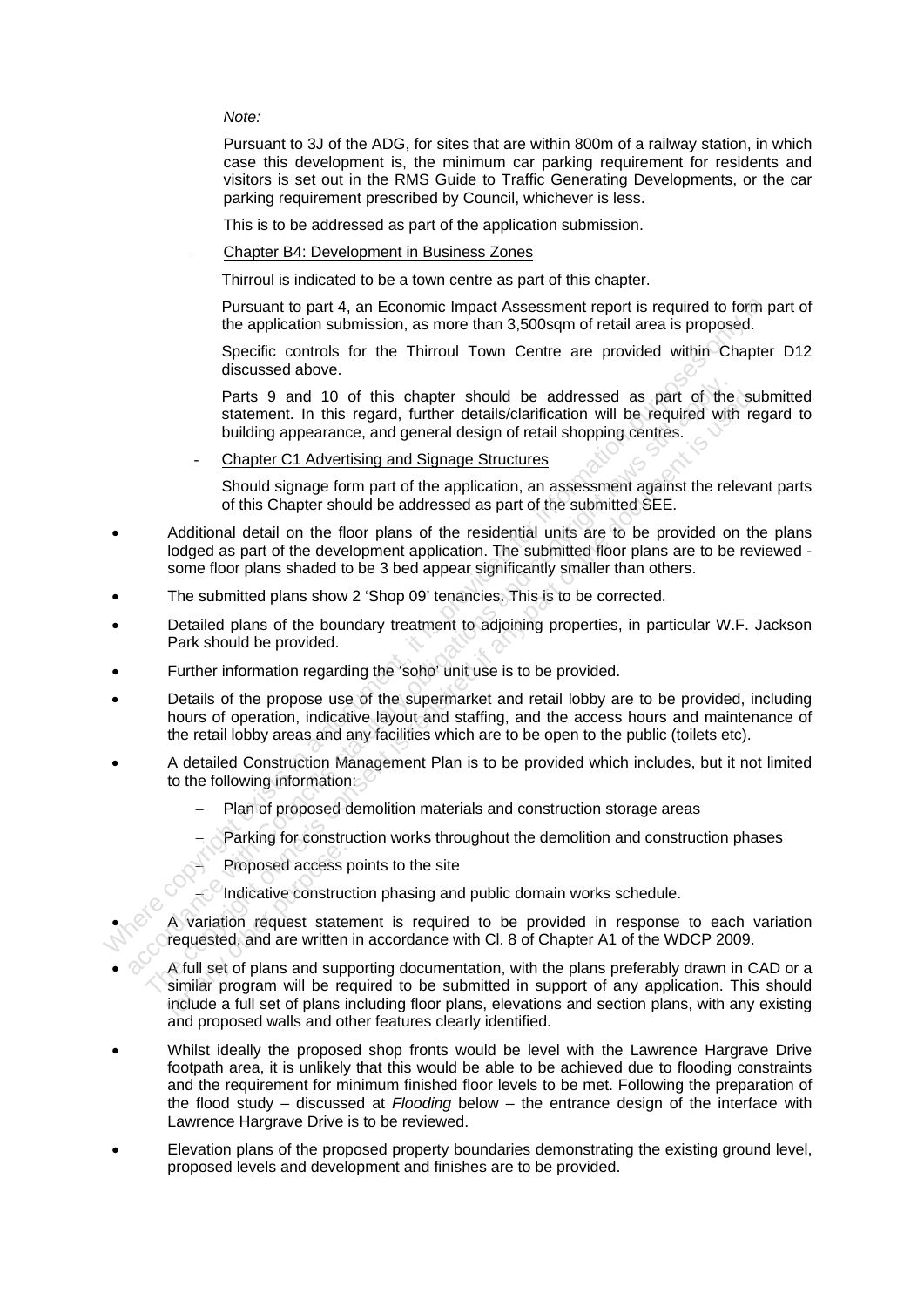- Given the extent of excavations proposed, a geotechnical report should be provided as part of the application lodgement.
- Any proposal involving works on (Lot 102)/relying on access over Councils land (awning proposed) will require owners consent from Councils Property Manager. This should be organised prior to lodgement.
- It is noted that the Beaches Hotel site does not form part of the current proposal. All notations and plans relating to future works, i.e. future communal open space, future ground, first and second floor developments and on the view diagrams should be removed from the submitted documents.
- A Heritage Assessment Report will be required provided pursuant to 5.10(5) of the WLEP and E11 of the WDCP 2009.
- It is noted that the facade of the previous development on existing Lot 2 DP 534253 was to be retained and incorporated into the design of the previous development approval DA-2004/1295.
- Waste management details are to be provided. Refer to Chapter E7: Waste Management of Wollongong Development Control Plan 2009. Bin sizes, storage and collection requirements are to be nominated within the Statement of Environmental Effects. The submitted plans do not appear to provide for any garbage storage rooms. Separate storage areas should be provided for each residential building, and a separate area/s for the retail. It is recommended that garbage chutes be incorporated into the design for the residential apartments where possible. Please note that on site collection via private contractor is likely to be required.
- Servicing of the different uses and ventilation points should be considered as part of the DA. Any ventilation to the boundaries should be shown on the plans submitted as part of the development application.
- All retaining walls are to be shown on the site plan. Retaining walls greater than 1m in height must be designed by a structural engineer. The locations, heights and materials of any proposed retaining walls are to be clearly shown on the submitted documentation.
- Shadow diagrams for the development are required to be provided demonstrating that the proposal will not have any additional unreasonable impact on adjoining properties and that at least 70% of the dwellings within the complex receive a minimum of 3hours continuous sunlight between 9am and 3pm on June 21 to both living room windows and POS areas.

Hourly intervals may be required depending on the expected impact.

- When lodged the proposal will be referred to Councils Community Safer Action Team Officer. The applicant should ensure that areas of entrapment are minimised (particularly within the retail forecourt and lobby area, and any areas which are intended to be accessible to the public, such as toilets) are minimised or addressed. Consideration of Chapter E2 Crime Prevention through Environmental Design is required in the design of the development. The proposal is to address all the requirements contained in this chapter which includes lighting, landscaping and fencing for the development. • A Heritage Assessment Report will be required provided pursuant to 5.10(5) of the WLEF<br>
• It is noted that the facade of the previous development on existing Lot 2 DP 534253 was<br>
retained and incorporated into the desig 2004/1295.<br>Waste management details are to be provided. Refer to Chapter E7: Wasie Mana<br>Wollongong Development Control Plan 2009. Bin sizes, storage and believing<br>are to be nominated within the Statement of Environmental E 2004/1295.<br>Waste management details are to be provided. Refer to Chapter E7: Waste Manager<br>Wollongong Development Control Plan 2009. Bin sizes, storage and collection require<br>are to be nominated within the Statement of Env public, such as tollets) a<br>Prevention through Environmental Prevention through Environmental<br>landscaping and fencing for<br>A Soil and Water Manage<br>and Sediment Control of V<br>Clothes drying areas/facil<br>Clothes drying will not
	- A Soil and Water Management Plan is to be submitted. Refer to Chapter E22 Soil Erosion and Sediment Control of WDCP 2009.
- Clothes drying areas/facilities should be provided for all dwellings and indicated on plan. Clothes drying will not be permitted on balconies under any circumstances.
- The applicant should engage with Sydney Water for any requirements.
- Details on how privacy will be maintained between the units are also to be clarified/submitted.
- The materials proposed to be used should be clearly indicated in elevation plans. A materials board should also be submitted. Materials should be selected based on the findings of the conservation management plan and should be sympathetic to the pervious uses.
- The architect is to ensure that all plans and documents are consistent.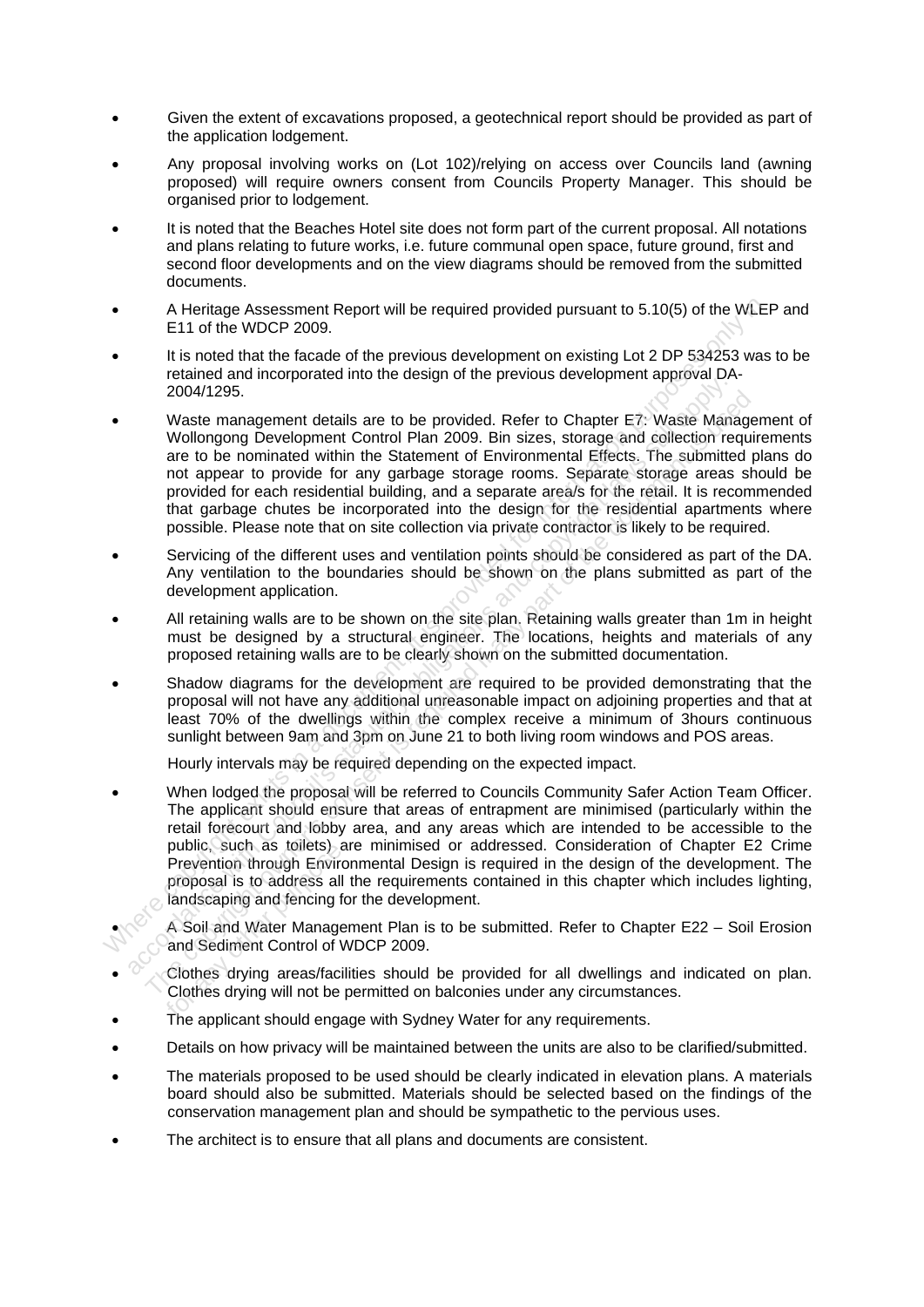#### Wollongong City-Wide Development Contributions Plan 2018:

A development contributions levy will apply to the proposed development if approved. A detailed cost estimate report is required to be provided in conjunction with the Development Application. (Please note: Council uses the Cordell's Ecosting Guide to confirm the accuracy of construction cost estimates).

#### **Development Engineering:**

#### **Traffic:**

- The applicant should refer to Chapter E3 Car Parking, Access, Servicing/ Loading Facilities and Traffic Management and the traffic components of B1: Residential Development of the Wollongong Development Control Plan 2009.
- The applicant must provide all internal access dimensions on the site plan, including driveway grades, access widths, parking aisle widths which comply with AS2890.1.
- A Traffic Impact Assessment must be provided with any DA application for the site. The assessment must include (but is not limited to) assessing the existing road and adjoining intersection capacity for the site. The Traffic Impact Assessment must be undertaken in accordance with the RMS Guide by a suitably qualified traffic consultant. The Traffic Impact Assessment must consider current and future (10 yr) background traffic. Traffic:<br>
Traffic:<br>
The applicant should refer to Chapter E3 – Car Parking, Access, Servicing/ Loading Fa<br>
and Traffic Management and the traffic components of B1: Residential Development<br>
Wollongong Development Control Pi
- Car parking must be provided as per Schedule 1 of Chapter E3 for the relevant development types.
- Motorcycle and bicycle parking must be provided as per Schedule 1 of Chapter E3 for the relevant development types. Bicycle parking for residential development must have appropriate security for the user class.
- Disabled parking spaces must be provided in accordance with schedule 2 for the development type
- Adaptable parking must be provided for each adaptable unit
- Turning paths demonstrating a B85 passing a B99 vehicle on all two way corners must be provided along with turn paths demonstrating a B99 vehicle on all one way corners
- Commercial/visitor spaces are to be separated from the residential parking for the development to ensure security
- Given the scale of the development and the proposed loading area turn paths must be provided demonstrating that a articulated vehicle can enter and exit the proposed loading areas in a forward direction after completing no greater than a 3 point turn.
- Waste storage must be undertaken by a communal waste storage area and internal waste servicing. Bin sizing and waste management requirements are available in Chapter E7 which relates to Waste Management. Turn paths must be provided for the proposed service vehicle demonstrating it can enter and exit the site in a forward direction after completing no greater than a 3 point turn and that the proposed loading area doesn't obstruct vehicle movements. The applicant must provide all internal access dimensions on the site plan, including rades, access widths, parking aisle widths which comply with AS2890.1.<br>A Tarfitc impact Assessment must be provided with any DA applicat The applicant must provide all internal access dimensions on the site plan, including do<br>
grades, access widths, parking aisle widths which comply with AS2890.1.<br>
A Traffic lmpact Assessment must be provided with any DA a betward direction after comp<br>
Vaste storage must be un<br>
dervicing. Bin sizing and ware<br>
plates to Waste Managem<br>
demonstrating it can enter<br>
han a 3 point turn and that<br>
ision:

#### **Subdivision**:

- If subdivision is proposed with the application. The subdivision must be designed in accordance with chapter B2 – Residential Subdivision of WDCP 2009.
- If subdivision is proposed with the application. A draft subdivision plan is required with the submission of the development application, clearly showing unit boundaries, internal and external walls, common property, etc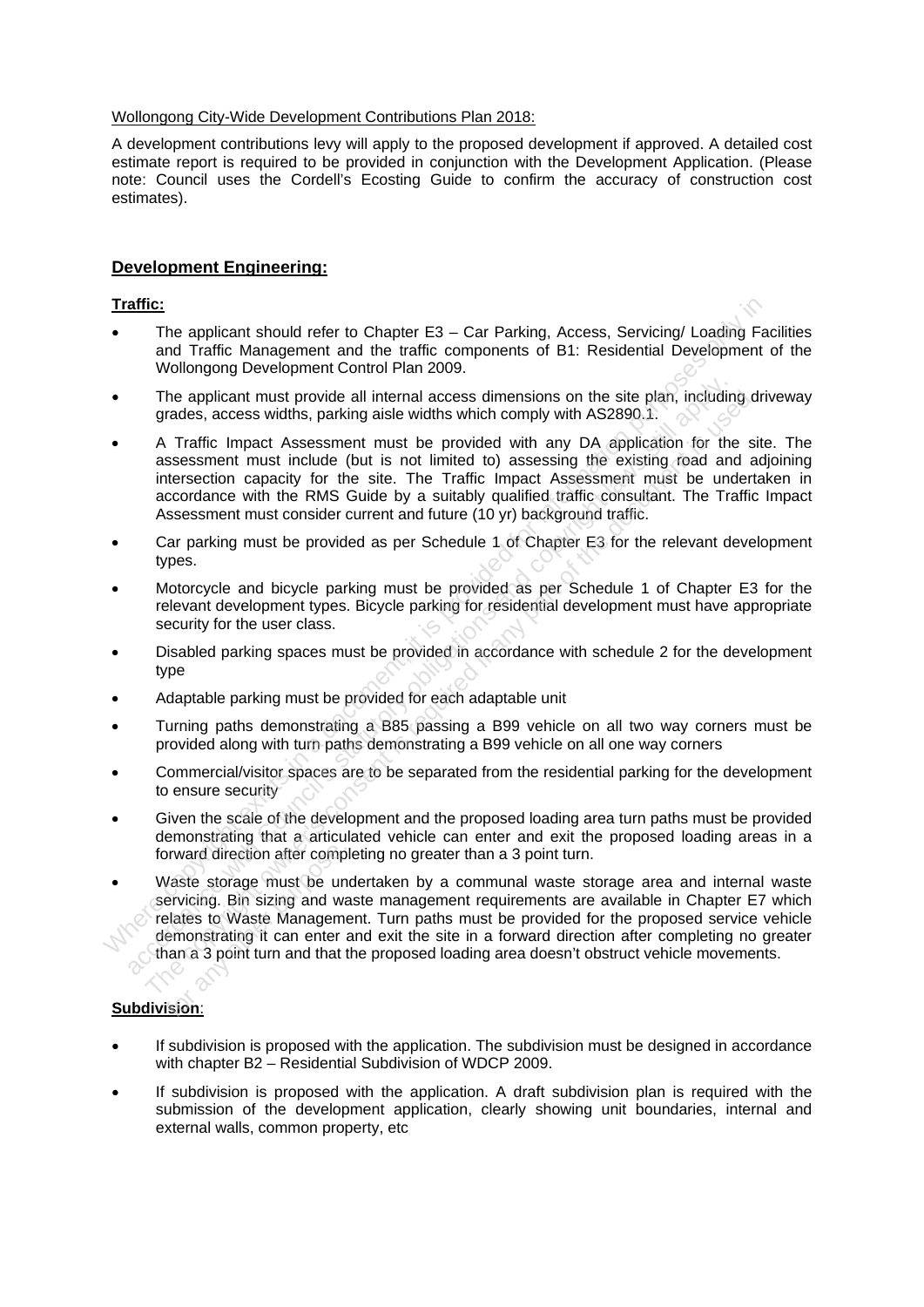#### **Stormwater**:

- On site detention is required where the increase in impervious area as a result of the development is greater than  $100m^2$  {it is noted the site falls within an OSD concession zone however flows are not directed to receiving waters prior to being conveyed through intervening property as per 12.1.2 (i)}. The development will need be designed to comply Chapter E14 (Stormwater Management) of the Wollongong Development Control Plan (DCP) 2009. A Stormwater Concept Plan will need to be prepared by a suitably qualified civil engineer in accordance with Chapter E14 and submitted with the development application.
- Pump systems only to include driveways falling in, subsoil drainage and vehicle drop water as per 11.3.11 of Chapter E14
- Discharge to the street from the site must be via gravity
- The development must be designed to accept and cater for upslope runoff as per section 11.3.17 of Chapter E14. Details of the upslope catchment must be provided.
- The landscape and stormwater plans for the development will need to be compatible. Stormwater lines must not interact with existing or proposed trees, including where proposed easements will be provided.
- Details of retaining walls must be provided including top of wall levels, bottom of wall levels and locations.
- Encroachment of any of the building structure over common stormwater lines or easements is contrary to section 11.4 of Chapter E14
- The DP for the site and Councils records indicate that there multiple piped watercourses within the site. The location of the existing piped watercourse will to be impacted by the proposed basement. The design of the development must ensure the sites ability to allow flows to enter and exit the site replicating the existing distribution of flows. Hydraulic modelling and detailed stormwater design must be undertaken for the development by a suitably qualified civil engineer. purification of the site in a document of the site in a document of the site and for the site and state in a document in a document in the site in a document in the site in a document in the site in a document in a documen The landscape and stormwater plans for the development will need to be commenter lines must not interact with existing or proposed trees, including where<br>easements will be provided.<br>Details of retaining walls must be provi The landscape and stormwater plans for the development will need to be comsumentes innes must not interact with existing or proposed trees, including where processements will be provided.<br>Details of retaining walls must b
- Survey details (inc Depth, location, alignment, invert levels, surface levels, capacity/size, etc) must be provided for all stormwater infrastructure from upslope of the railway line to sufficiently downstream to allow accurate modelling of the drainage network.

#### **Flooding**

- Councils records indicated that the site is flood risk precinct under review, and was previously medium flood risk.
- Development on the site is subject to the controls in Chapters E13 (Floodplain Management) and E14 (Stormwater Management) of the Wollongong Development Control Plan (WDCP) 2009.
- An independent detailed survey plan of the site and frontage prepared by a registered surveyor to Australian Height Datum (AHD), including lot boundaries, contours/spot levels, easements, services, roads, watercourse channel and top and bottom of bank, etc. will need to be submitted with the development application. nd E14 (Stormwater Man<br>
009.<br>
n independent detailed suppose.<br>
n Australian Height Datum<br>
ervices, roads, watercour<br>
ubmitted with the developn<br>
lood information can be ol<br>
n Council's website www.v
- Flood information can be obtained via Council's Flood Level Information Request Form found on Council's website www.wollongong.nsw.gov.au or via Council's online services at a cost of approximately \$85.00.
- A 2D flood study shall be provided for the subject development. The flood study shall be prepared by a suitably qualified civil engineer, strictly in accordance with Chapters E13 and E14 of the Wollongong DCP2009. The purpose of the flood study is to determine flood levels and flood risk precincts applicable to the development/site (noting that high flood risk is within 10m from top of bank of a watercourse {natural or modified}), and to demonstrate that the proposal meets all of the requirements schedule 2 of Chapter E13 of the Wollongong DCP2009 for the development types. Based on the proposed encroachment within the flood extent the flood study will need to include pre and post development flood modelling to demonstrate no detrimental external impacts as a result of the development.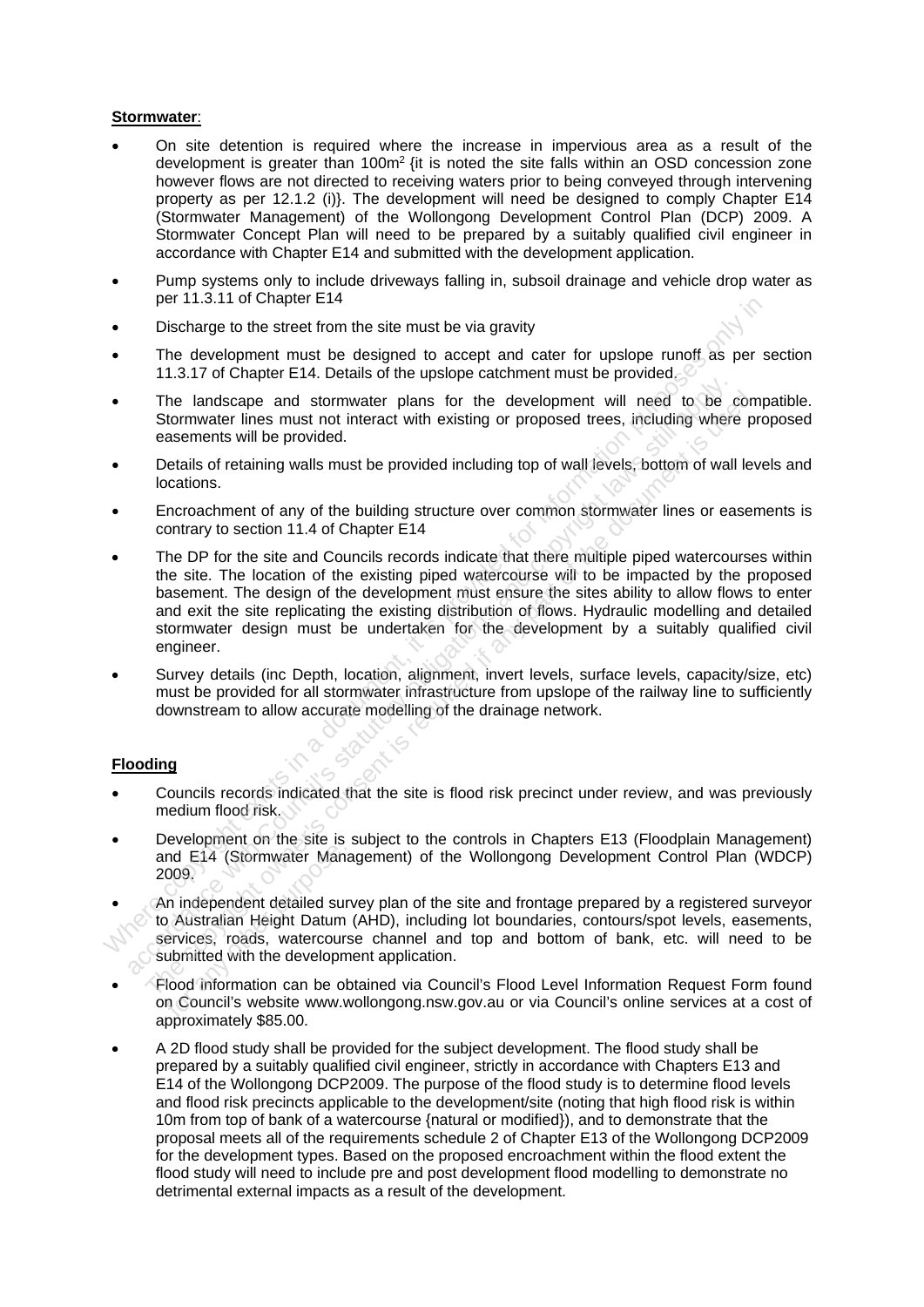- Flood modelling must be undertaken in accordance with Councils current Blockage policy
- Flood modelling must consider surcharge flows from the stormwater system within the site in the event of blockage or overload
- The key flooding items are floor levels, impacts, evacuation and basement entry levels
- Filling in the floodplain is to be undertaken in accordance with the requirements of note (b) of Schedule 2 as the site is East of the railway line and within the Hewitts Creek Catchment
- Modifications to the watercourse are generally not supported as per section 10.3.17 of Chapter E14. Loss of development potential is not considered justification for modification. The application will need to demonstrate compliance with the objectives and performance criteria of Chapter E13.

#### **Frontage:**

- The frontage of the development must be a maximum of 2.5% grade from the top of kerb. Civil Frontage details including cross sections showing existing and proposed levels at 10m intervals along with each building entry point and each transition must be provided.
- The floor level must be compatible with the 2.5% verge grade and transitions (ie) stairs, ramps, etc) to the finished floor level must be undertaken within the site
- Refer to comments from Landscape for aesthetic requirements for frontage

**Contact Details:** The applicant's Consulting Engineer may contact Council's Development Engineer through Council's Customer Service Centre on the telephone number (02) 4227 7111 if any issues arise through the design phase prior to the lodgement of the development application**.** 

#### **Landscape:**

- Council has carried out several stages of streetscape improvements in Thirroul since 2006 including new pavement on either side of proposed development. Works include stone header behind kerb and along property line, granite sett headers at intervals and AC infill. Artwork has also been incorporated with works by local and international public artist David Humphries of Public Art Squad. splication will need to demonstrate compliance with the objectives and performance crite<br>
Frontage:<br>
• The frontage of the development must be a maximum of 2.5% grade from this top of kerb<br>
• The frontage details including From the means the corother method in the case of the council of the council of Frontage details including entry point and each transition must be provided.<br>The floor level must be compatible with the 2.5% verge grade and Frontige details including cross sections showing existing and proposed levels at 10m in<br>along with each building entry point and each transition must be provided.<br>The floor level must be compatible with the 2.5% verge gra
- Council has used stone paving at intersections and at major nodes and there may be merit is using stone/artwork to delineate residential & retail lobby.
- Existing pavement crossfalls are non-compliant and a max 2.5% crossfall must be achieved. Eleven entries onto LHD are noted and equal access must be achieved with no step ramps to store entries within public domain.
- Consideration should be given to setting back shopfronts 2-5 to achieve necessary grades, accommodate street tree planting shown and the proposed awning.
- Council has an urban Greening Strategy and street tree planting is encouraged. Sightlines to the bus bay are to be maintained. Sufficient space must be allowed for tree growth and shopfront awnings and notches in awnings are usually ineffective, examples of which can be seen nearby. For animals whall pashe dones<br>
msideration should be give<br>
commodate street tree plan<br>
uncil has an urban Greenin<br>
s bay are to be maintained<br>
nings and notches in awnin<br>
uncil has undertaken surve<br>
ner side of the develop
- Council has undertaken survey work of the existing kerb associated with design projects on either side of the development site and further details of levels to work to may be available from Council's Civil Design section. Enquiries have been made to see whether this information can be made available at earliest opportunity.
- The developer is required to submit a Landscape Concept Plan (scale 1:100 or 1:200) as part of the Development Application in accordance with the requirement of Chapter E6 – Landscape of Wollongong Development Control Plan 2009. The landscape plan must identify all proposed retaining walls, driveways, fences existing/proposed and existing vegetation to be removed/or retained and any proposed car parking area.
- The landscape concept plan must show all existing trees on site accurately plotted, species identified and numbered to correspond with the arborist report. Clearly show which trees are to be retained or removed.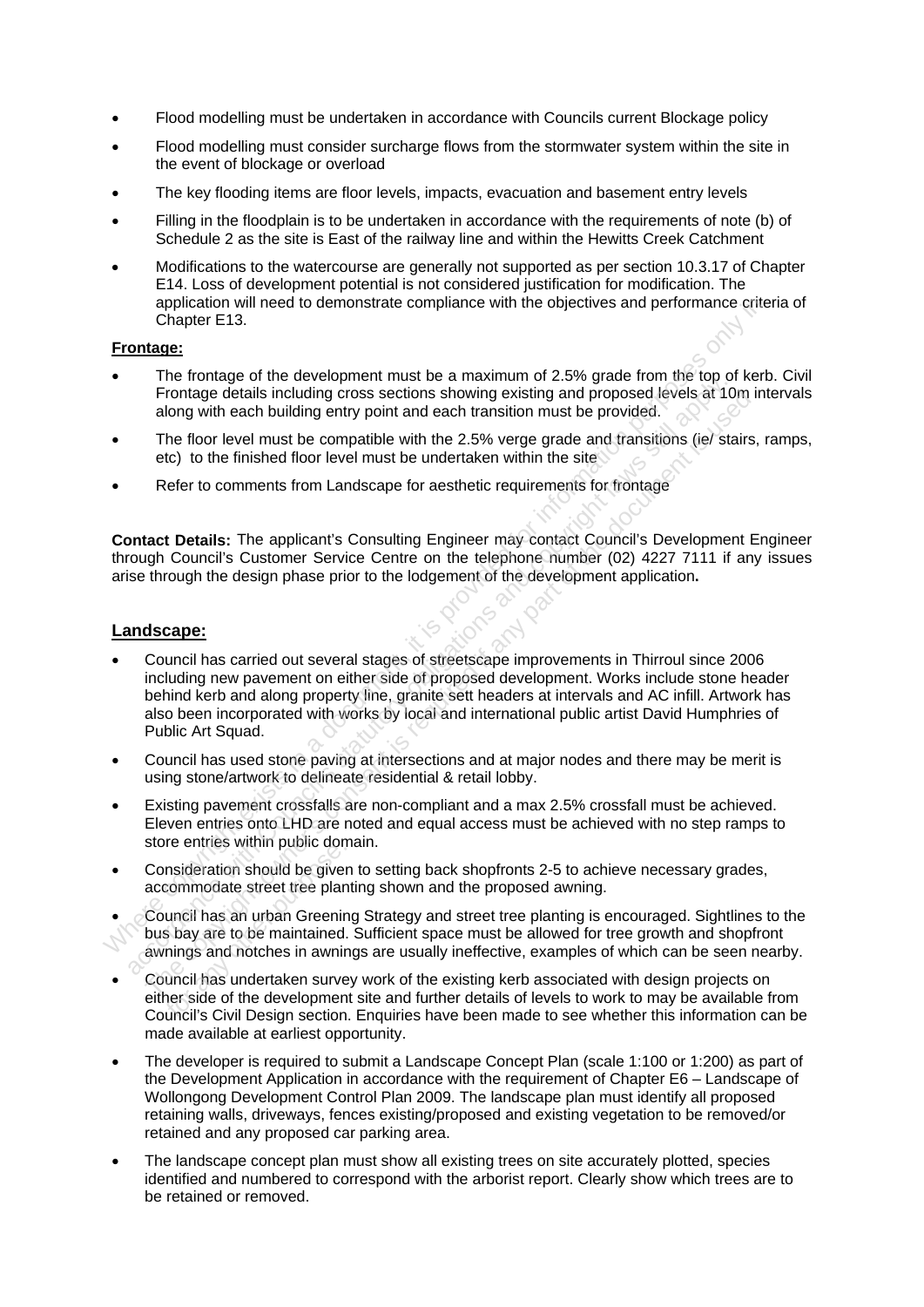- A Landscape Plan is to be prepared by a Registered Landscape Architect or person eligible for registration with the Australian Institute of Landscape Architects in accordance with the requirement of Chapter E6 – Landscape of Wollongong Development Control Plan 2009.
- The development should not adversely impact on adjoining local park. Proposed planting and permeable fencing noted.
- Proposed podium planting has interesting mix of advanced tree planting, garden beds, community garden, BBQ area, childrens playground, active and passive recreational areas.
- Streetscape treatment would also be required to King Street Frontage.
- Appendix 3 of WCC DCP 2009 Business Centres Public Domain Technical Manual outlies pavement treatment. Further construction details would be available on request. Refer images below.
- Site and Context Analysis plan to be provided in accordance with the requirement of Chapter E6 – Landscape of Wollongong Development Control Plan 2009 and Chapter A1 Clause 9 Site and Context Analysis. Site Analysis plan submitted noted. Proximity to public transport and pedestrian movement should also be added and included in SEE. Submitted urban Design report noted. A papen[t](http://www.iaca.org.au/)ial 3 of World DCP 2009 Business Centres Public Domain Technical Manual outlies<br>
payement treatment CHUME construction details would be available on request. Refer image<br>
below.<br>
Since and Context Analysis plan to
- The protection and enhancement of surrounding suburb character is required as outlined in Wollongong Development Control Plan 2009 – Chapter D1: Character Statements and Chapter E6: Landscaping Section 5 Neighbourhood Amenity and Character.
- An Arborist Report is required in relation to any tree on the subject site (other than an exempt tree) and trees on neighboring properties that will be affected by the development, if it is 3 metres or more in height, or has a trunk diameter of 200mm or more at a height of 1 metre from the ground, or has a branch spread of 3 metres or more. - Landscape of Wollongrong Development Control Plan 2009 and Chapter A1 Clause 9 and<br>chapter And Chause the probably than the control Phan 2009 and Chapter A1 Clause pedestrian movement should also be added and included in Context Analysis. Site Analysis plan submitted noted. Proximity to public transport and<br>poted.<br>The protection and enhancement of surrounding suburb character is required as outlined in<br>the column overner form of the docume

This report must be completed by a qualified Arborist who is eligible for membership as a 'Consulting Arborist' with Arboriculture Australia (*www.arboriculture.org.au*), or the Institute of Australian Consulting Arboriculturists (*www.iaca.org.au*), and who has attained a Level 5 Certificate of Horticulture / Arboriculture or equivalent.

The report must identify trees on the site survey plan by number and provide details of the following:

- a) Species and accurate location (by registered surveyor) of each tree;
- b) Health, amenity value and S.U.L.E. (Safe Useful Life Expectancy) rating of each tree;
- c) Impact of the development on each tree;
- d) Impact of retaining trees on the proposed development;
- e) The Tree Protection Zone (TPZ) required for each tree proposed to be retained;
- f) Any root barriers necessary, type and their location; and
- g) Any branch or root pruning which may be required for the trees.

• Arboricultural Impact Assessment (AIA). Where the proposal impacts upon the existing trees, an AIA is to include but not limited to the following: Free Protection 2<br>Any root barriers nece<br>Any branch or root protection<br>boricultural Impact Assess<br>A is to include but not limite<br>the accurate location,

- a)  $\bigcirc$  the accurate location, genus and species of each tree;
- b) health, amenity value and ULE (Useful Life Expectancy) rating of each tree;
- c) any pests or diseases that may be present on each tree;
- d) any site changes and surrounding structures which may affect the health or vitality of the tree
- e) impact of the development on each tree, including encroachment on the TPZ and SRZ
- f) the Tree Protection Zone (TPZ) and Structural Root Zone (SRZ) required for each tree proposed to be retained;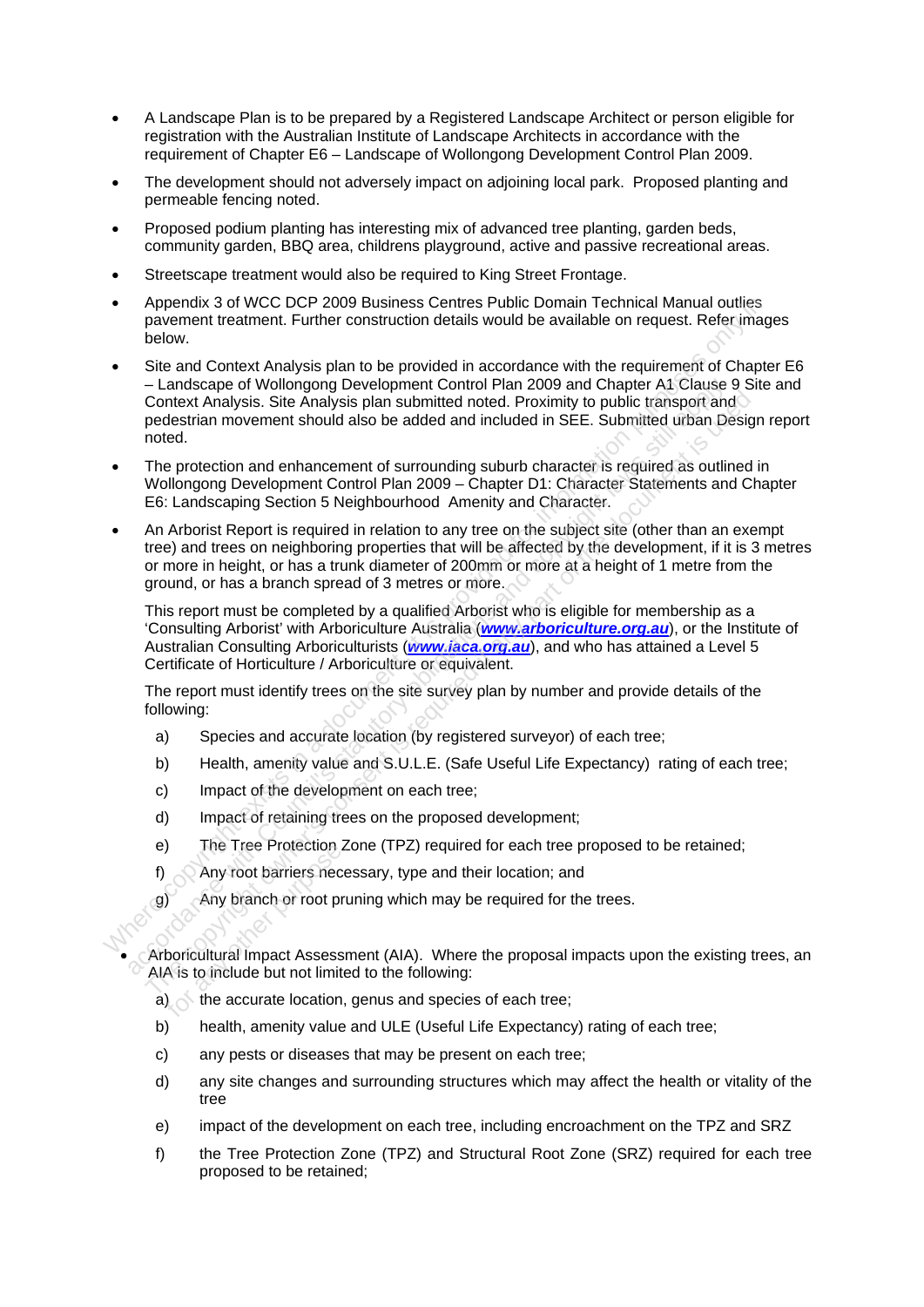- g) tree Protection Plan (TPP) outlining the specifications for tree protection to be in place during the construction phase including any pruning requirements;
- h) any root barriers necessary, type and their location;
- i) any branch or root pruning which may be required for the trees;
- j) any supporting evidence such as photographs, if relevant; and
- k) recommendations which minimise the impact of the development on the tree on the preferred option and an explanation why this option is preferred. Where appropriate, recommend a VTA Level 3 assessment and recommendations.
- Arboricultural Assessment of trees is only required for trees likely to be impacted by proposal construction of structures, grading, road construction or installation of services. All vegetation on site to be noted. Arborist Report to provide information for preliminary planning. A level 1 Visual Tree Assessment (VTA) may be beneficial. • Anoricultural Assessment of trees is only required for trees likely to be impacted by proposes. All vegetations is the to be noted. A hotoricity control provide information for preliminary planning. A level 1 Visible to
- Attention is drawn to existing trees along railway corridor and advanced palms on site. There may be merit in transplanting existing palms if feasible to do so.
- Fencing, planting and material selection to be sympathetic with adjoining areas and compatible with stormwater drainage requirements.
- Retaining walls should to be constructed with materials consistent with the building style and adjacent properties. All retaining walls should include levels at top and bottoms of walls.
- Planting is recommended for amenity, shade, ecology, diminish soil erosion and water pollution, conserve energy, provide oxygen, increase property values, build communities, provide habitat for wildlife, screening and marking the seasons.
- Integration with the stormwater management and overall development is required: Site landscaping must be integrated with the stormwater management (drainage) controls. In particular, the location and nature of on-site stormwater detention should not conflict with landscaping areas and objectives.
- Consideration is to be given to maintenance access along sides of property and throughout site, in particular the deep soil zone.
- Objectives of Deep Soil Zone (DSZ )to be met with no structures contained within area which is to be mass planted with trees, shrubs and groundcovers.
- Safer By Design (CPTED) principles to be adhered to. Lighting below proposed awning would be recommended and within communal open spaces area and planting set back sufficiently from pathways such as fire egress path near WF Jackson Park.
- The extent of lighting proposed to be addressed in SEE.

![](_page_16_Picture_15.jpeg)

Figure 24: Example of specified pavement type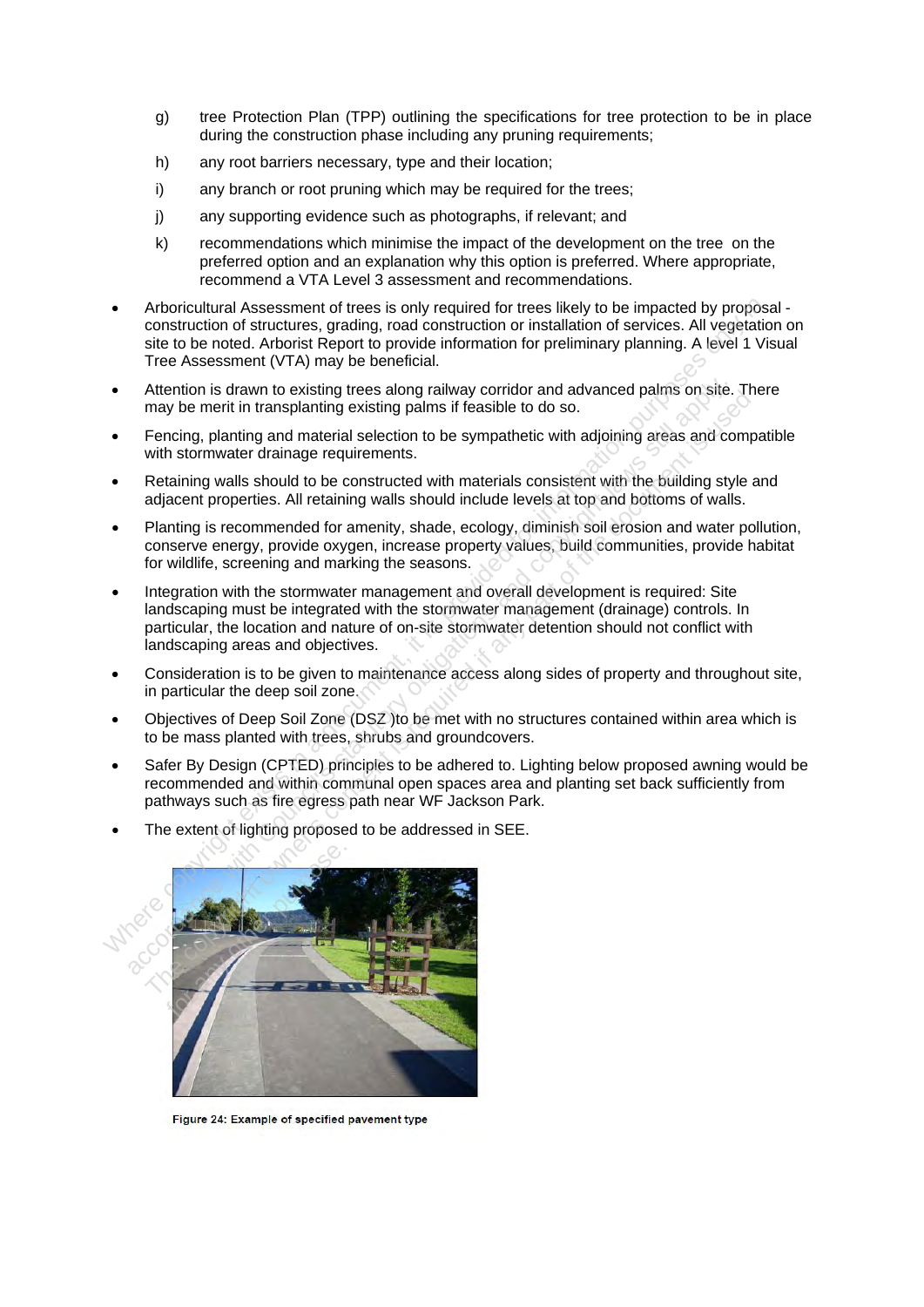#### 4.12 Town Centre - Thirroul

![](_page_17_Figure_1.jpeg)

- 
- 
- 
- 
- 

**Contact Details:** The applicant's Landscape Architect may contact Council's Landscape Architect/Design Officer, through Council's Customer Service Centre on the telephone number (02) 4227 7111 if any issues arise through the design phase prior to the lodgement of the development application**.** 

#### **Environment:**

#### **Site Contamination**

The proposed development site has a history of unknown quality of fill material materials brought on to site have potentially caused land and/or groundwater contamination. A Detailed Site Investigation (DSI) Report that identifies the exact nature, degree and extent of any contamination within the soil and/or groundwater table (if any), based on the Stage 2 Report, a Stage 3 – Remediation Action Plan (RAP) must be prepared so that the site can be made suitable for the proposed development.

These reports (Stage I to IV) are to be prepared or reviewed by a certified contaminated land consultant in accordance with Chapter E20 – Contaminated Land Management of WDCP 2009, State Environmental Planning Policy No 55–Remediation of Land and the associated Managing Land Contamination: Planning Guidelines SEPP 55–Remediation of Land (NSW Department of Urban Affairs and Planning and NSW Environment Protection Authority, 1998), the Contaminated Land Management Act 1997 (NSW) and the Guidelines for Consultants Reporting on Contaminated Sites (NSW EPA, 2011) and submitted with the development application. Where  $\overline{\text{W}}$  is the computation of the control in a document and control in a document of the state of  $\overline{\text{W}}$  is a document and control in a state of the state of the state of the state of the state of the state o From the consent with Council's statute of the consent is required in the consent of the consent is a measure of the consent is the consent is the consent is the consent is required in the consent is the consent is the con eports (Stage I to IV) are to<br>ant in accordance with Cha<br>mental Planning Policy No<br>ination: Planning Guideline<br>and Planning and NSW Env<br>ment Act 1997 (NSW) and<br>:PA, 2011) and submitted v<br>hapter E20 of WDCP 2009

Note: Chapter E20 of WDCP 2009 has been reviewed and to ensure consultants preparing Stage I to IV reports have the have the necessary competencies to carry out the work they are required to be certified under one of the following contaminated land consultant certification schemes:

- the Environment Institute of Australia and New Zealand's (EIANZ) Certified Environmental Practitioner (Site Contamination) scheme (CEnvP (SC)); or
- the Soil Science Australia (SSA) Certified Professional Soil Scientist Contaminated Site Assessment and Management (CPSS CSAM) certification.

#### **Acoustic Report**

An acoustic report is required to the assess the proposed internal living spaces are complying with WCC Section 4.18.2(4) and under clause 87, 102 of the SEPP Infrastructure and Development near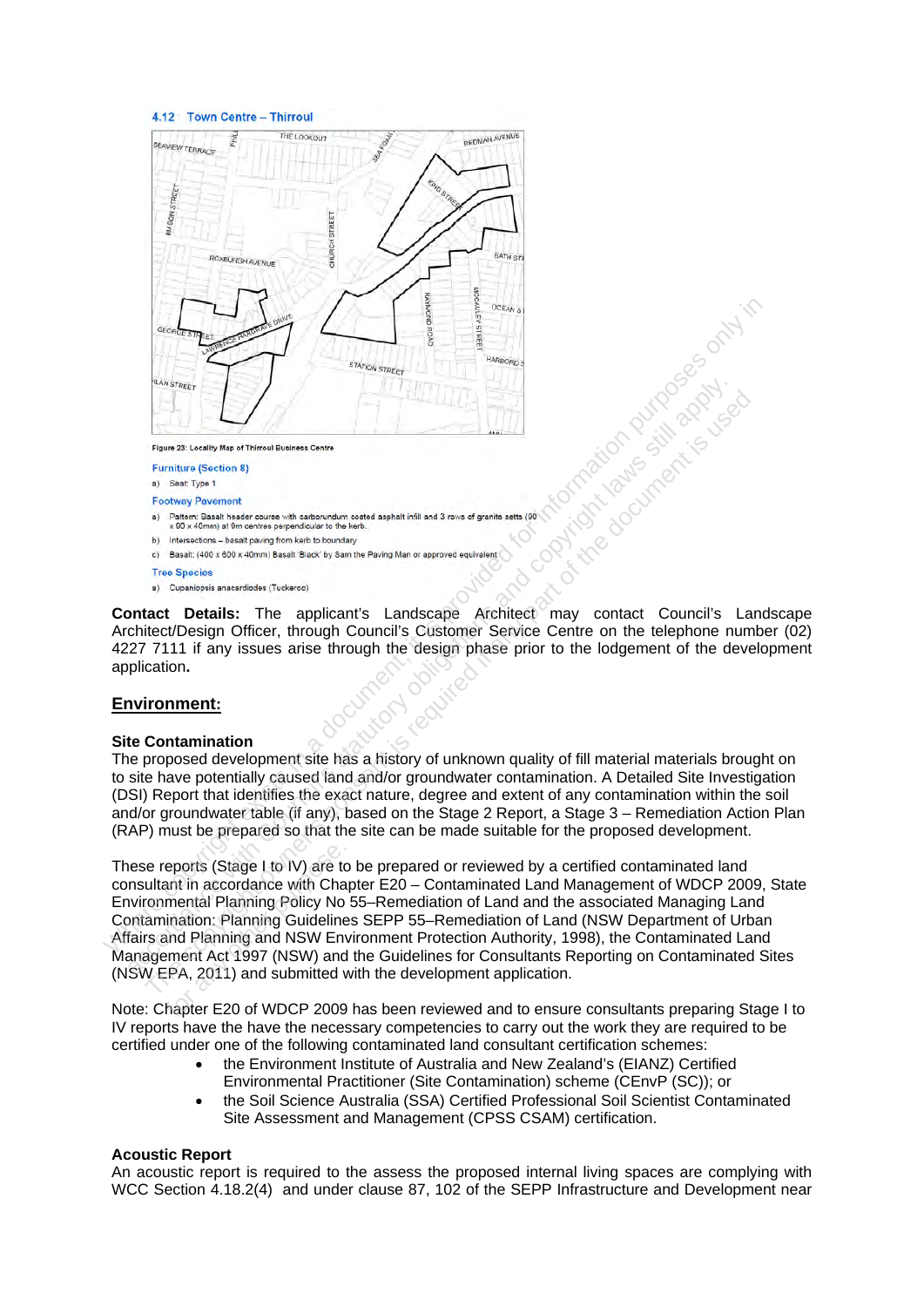rail corridors and busy roads – Guidelines. DoPI, 2008 to assess the impacts of rail noise and vibration and road noise on proposed development

Acoustic report must be prepared by a member of Australian Acoustic Society (AAS) or the Association of Australian Acoustic Consultants (AAAC) to address above stated acoustic issue.

#### **Water Sensitive Urban Design (WSUD)**

A water sensitive urban design concept report is required to be provided as part of the application lodgement in line with Council's DCP 2009 Chapter E15. The stormwater quality shall be achieved as per Table 2 for Gross Pollutants, Total Suspended Solids, Total Nitrogen and Total Phosphorus.

#### **Heritage:**

- The subject site is adjacent to local heritage item the former Kings Theatre (now known as Anita's Theatre). Therefore Clause 5.10 of the Wollongong LEP 2009 and Chapter E11: Heritage Conservation of the Wollongong DCP 2009 should be addressed.
- Therefore a Heritage Impact Statement (HIS) as per Part 10 of Chapter E11: Heritage Conservation of the WCDP will be required. The visual relationship between Anita's Theatre and the development and appropriate design responses to mitigate any potential heritage impacts should be detailed in the HIS.
- The development site also includes the site of a former historic shop building. Council notes that there was a prior consent for development of the Thirroul Plaza that required retention of the historic Façade DA-2004/1298 that was subsequently demolished in 2014 due to structural concerns. **Heritage:**<br>
■ The subject site is adjacent to local heritage item the former Kings Theatre (now known as Theatre). Therefore Clause 5.10 of the Wollongong LEP 2009 and Chapter E11: Heritage<br>
Conservation of the Wollongon The souplical three and properties of the Wollongong LEP 2009 and Chapter E11: Heritage<br>Conservation of the Wollongong DCP 2009 anolid be addressed.<br>
Conservation of the Wollongong DCP 2009 anolid be addressed.<br>
Conservati Thearte). Therefore Clause 5.10 of the Wollongong LEP 2009 and Chapter E11: Heritage<br>Conservation of the Wollongong DCP 2009 should be addressed.<br>Therefore a Heritage Impact Statement (HIS) as per Part 10 of Chapter E11: H
- The HIS should also explain the history of the site and the story of the demolition of the previous building and its façade and how this relates to a future application.
- They may be community expectation for the reconstruction of the Façade, this should be addressed in any future application.
- Onsite interpretative material that explains of the history of the site and its importance in the development of the Thirroul township will be required as part of any future DA.
- Any future development application will be notified to the Thirroul Village Committee.

Please note: If construction cost estimate is known you may obtain a lodgement fee quote by contacting Council's Customer Service Centre on the telephone number (02) 4227 7111

WHAT INFORMATION IS NEEDED WITH A DEVELOPMENT APPLICATION? In order for Council to conduct a proper and informed assessment of your application, the following information must be submitted. NFORMATION IS NEEDE<br>for Council to conduct a p<br>tion must be submitted.<br>Owner's Consent<br>Survey Plan<br>Site Context Analysis Plan<br>Demolition Plan and Photo<br>BASIX assessment/certific

- Owner's Consent
- Survey Plan
- 
- Site Context Analysis Plan<br>• Demolition Plan and Photo • Demolition Plan and Photographs
- BASIX assessment/certificate
- Statement of Environmental Effects
- Design verification statement
- ADG assessment
- Site Plan
- Floor Plans
- GFA diagram
- Building Elevations Plans
- Building Sections Plan(s)
- Shadow Profiles and Plans
- Schedule of External Finishes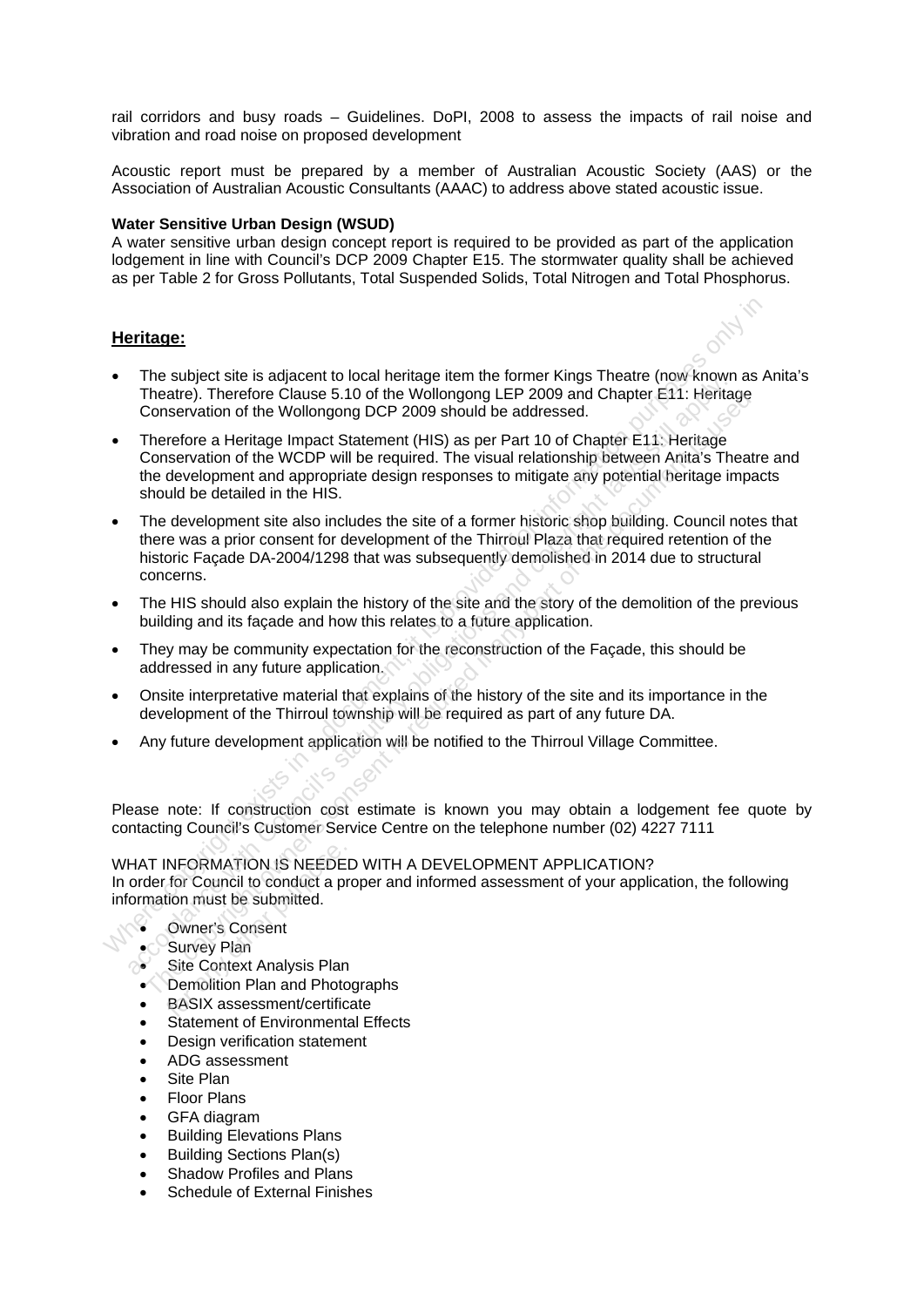- Photo Montages/Perspectives
- Streetscape Sketch
- Visual Impact Assessment
- Geotechnical Report
- Structural Engineers advice
- Flood Impact Report/Study
- Stormwater Concept Plan
- Contamination Report
- Acid Sulfate Soils Report
- Traffic Impact Assessment (TIA)
- Plan of On-Site Traffic Movement/Parking/Loading
- **Maneuvering Plans**
- Plans of any offsite road upgrade requirements as recommended by TIA
- Heritage Impact Statement
- Landscape Concept Plan
- Arborist Report
- Electricity supply due diligence letter
- Acoustic Report and design provisions
- Disabled Access Design Provisions
- Site Management Plan/Staging Plan
- Construction Management Plan
- Waste Management Plan
- Economic Impact Assessment
- Water Sensitive Urban Design Report
- Integrated Development submission requirements

#### **OUR AGREEMENT:**

Mren dat Liding

#### **This pre-lodgement information does not constitute an approval.**

This meeting note represents an agreement for the submission of information considered necessary for the timely determination of an application.

The notes are provided in good faith to assist applicants in the preparation of a development application. Relevant legislation and Council's requirements can vary from the time of this meeting to lodgement of the application. Public exhibition of the application can also raise unexpected relevant issues requiring lodgement of new or amended information. • Plan of On-Sile Traffic Movement/Parking/Loading<br>• Maneuvering Plans<br>• Plans of any offstie road upgrade requirements as recommended by TIA<br>• Heritage mpact Statement<br>• Landscape Concept Plan<br>• Arborist Report<br>• Electric And Council's statutory obligation and council's statutory obligation and council conserved and consent application and consent is the Maria Consent Consent is the Maria Consent is required that a magnetic Plan Constructio

Accordingly Council's final position on the proposal can only be made once a development application has been lodged and assessed.

**Senior Development Project Officer: Jessica Saunders**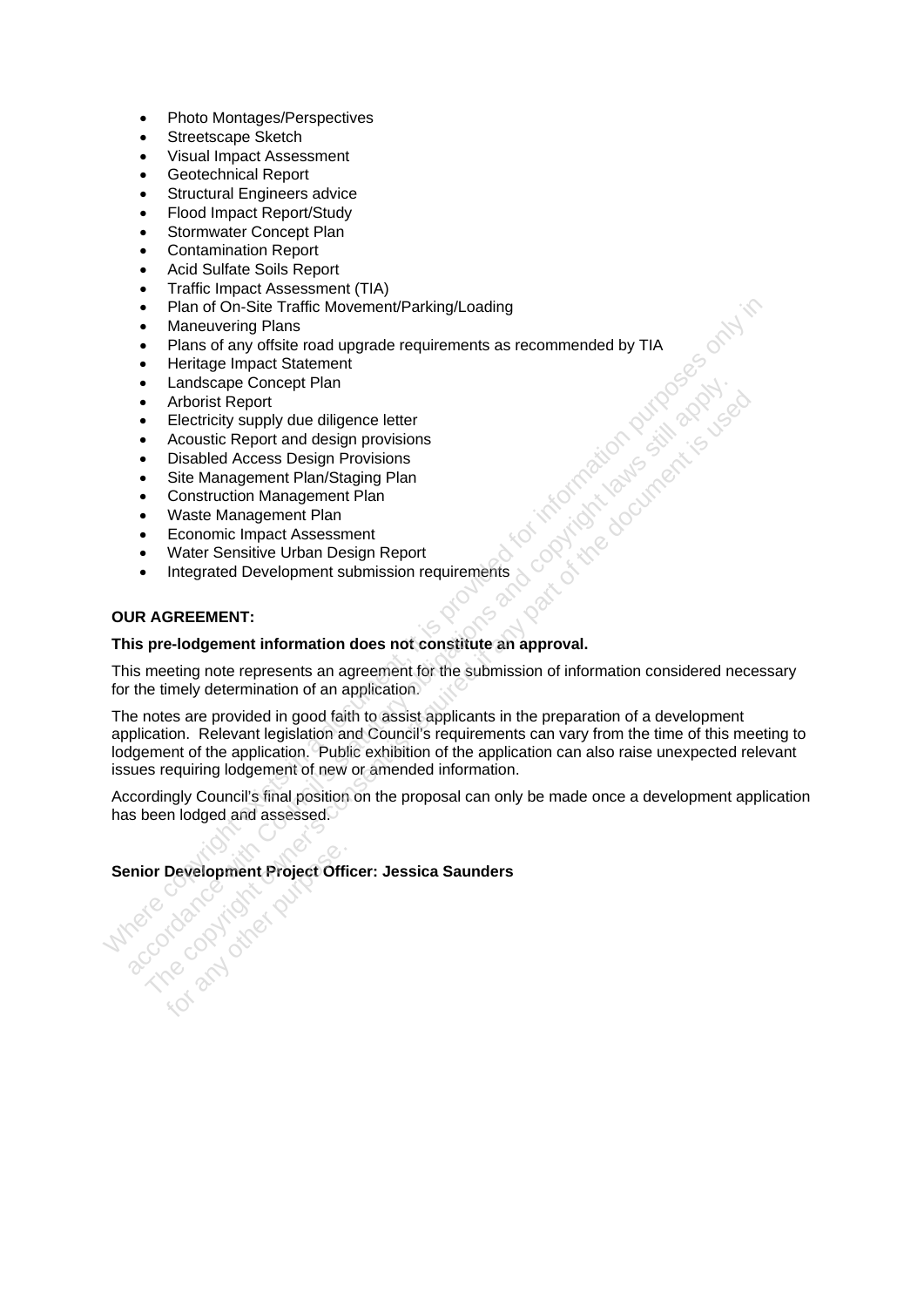### **RECLASSIFICATION & PURCHASE PROCEDURE**

- 1 When an enquiry is received for the sale of a portion of Council Community land, the applicant will be requested to lodge a formal application, including a sketch plan showing dimensions, and pay the fee as set out in Council's Fees & Charges (currently \$2,305 – 2019-2020 Financial Year)
- 2 The application will be referred for comment to:

City Strategy Division:

- Land Use Planning
- Environmental Planning
- Heritage

Project Delivery Division:

- Geotechnical Services
- Design & Technical Services
- Infrastructure Strategy & Planning Division:
- Asset Management & Capital Budgeting
- Traffic Unit

City Works & Services Division:

- City Works

- Parks Coordinator

Community Cultural & Economic Development:

- Engagement Coordinator
- 3 A stakeholder analysis will be undertaken and the relevant stakeholders consulted.
- 4 If no major objections are received from the Divisions or stakeholders to the proposal, the application will be referred for comment to the registered owners or occupiers in the vicinity of the Council land, giving 28 days for reply. An advertisement of the proposed reclassification and sale will also be advertised in the Wollongong Advertiser newspaper. City Strategy Division:<br>
- Land Use Planning<br>
- Evrironmental Planning<br>
- Heritage<br>
Project Delivery Division:<br>
- Geotechnical Services<br>
- Design & Technical Services<br>
Infrastructure Strategy & Planning Division:<br>
- Asst M Froject Delvice Strains and Services<br>
- Geotechnical Services<br>
Infrastructure Strategy & Planning Division:<br>
- Asset Management & Capital Budgeting<br>
- Traffic Unit<br>
City Works & Services Division:<br>
- Traffic Unit<br>
City Wor
- 5 At the completion of the consultation period and upon receipt of submissions from all interested parties, the responses will be assessed by Property and Recreation Division.
- If the matter is deemed able to proceed, Council will engage a consultant valuer from Council's panel of valuers appointed by tender. The valuer will assess the market value of the subject portion of Council land, taking into account any increased development potential which will benefit the adjoining privately owned property as a result of the acquisition. At the completion of<br>from all interested p:<br>Recreation Division.<br>If the matter is deeme<br>from Council's panel of<br>market value of the s
- 7 If there have been overwhelming objections received during the consultation period and Council officers consider that the land should therefore be retained by Council, the matter will be rejected without any referral to Council.